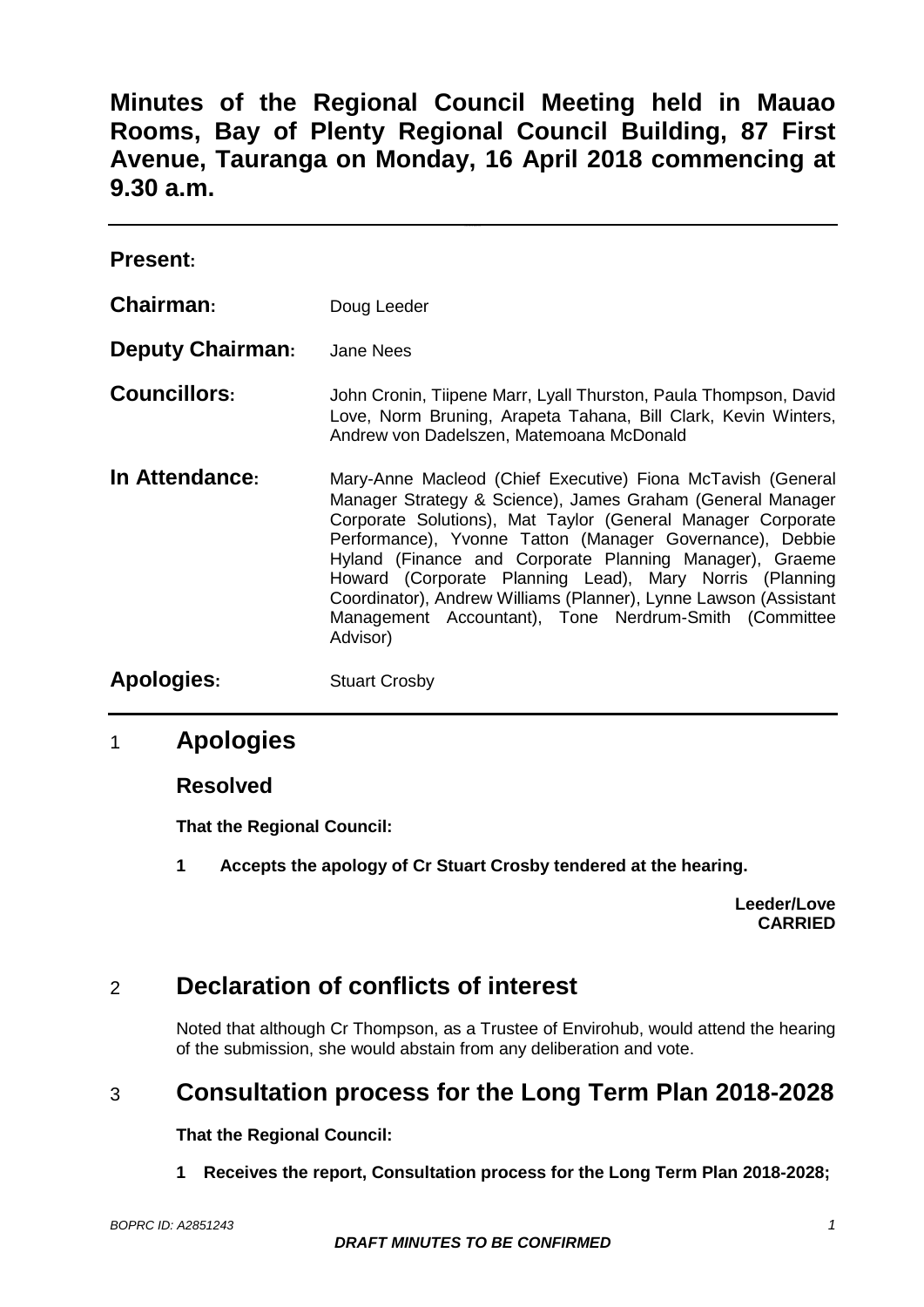**Leeder/Bruning CARRIED**

# 4 **Hearings for submissions on the Consultation Document for the proposed Long Term Plan 2018-2028**

**That the Regional Council:**

- **1 Receives the report, Hearings for submissions on the Consultation Document for the proposed Long Term Plan 2018-2028;**
- **2 Agrees to receive the late submissions.**

**Winter/von Dadelszen CARRIED**

# 5 **Karakia**

Cr Marr opened the meeting with a Karakia.

# 6 **Hearing of Submitters**

Noted that an updated list of speakers had been provided.

### 6.1 **Robert Siveter, OL122**

The submitter had withdrawn from speaking.

# 6.2 **Mary Rose, OL74**

#### Key Points

- Main concerns related to the use of non-renewable fuel, such as oil and the impact of climate change
- Sustainability was a key issue
- Noted the Labour Government had ceased new oil and gas exploration permits
- An alternative use to fossil fuel was important for the future and the LTP should reflect this.

# 6.3 **Mike Williams, OL94**

The Submitter read **tabled item 1** in full.

#### Key Points

- Sought equity with regards to user pays in areas such as public transport and flood control.
- The existing rating system did not provide for equality and fairness.
- 9.50 am Cr Love **withdrew** from the meeting.

# 6.4 **Colin Hewens, OL99 and OL187, Whakamarama Community Inc.**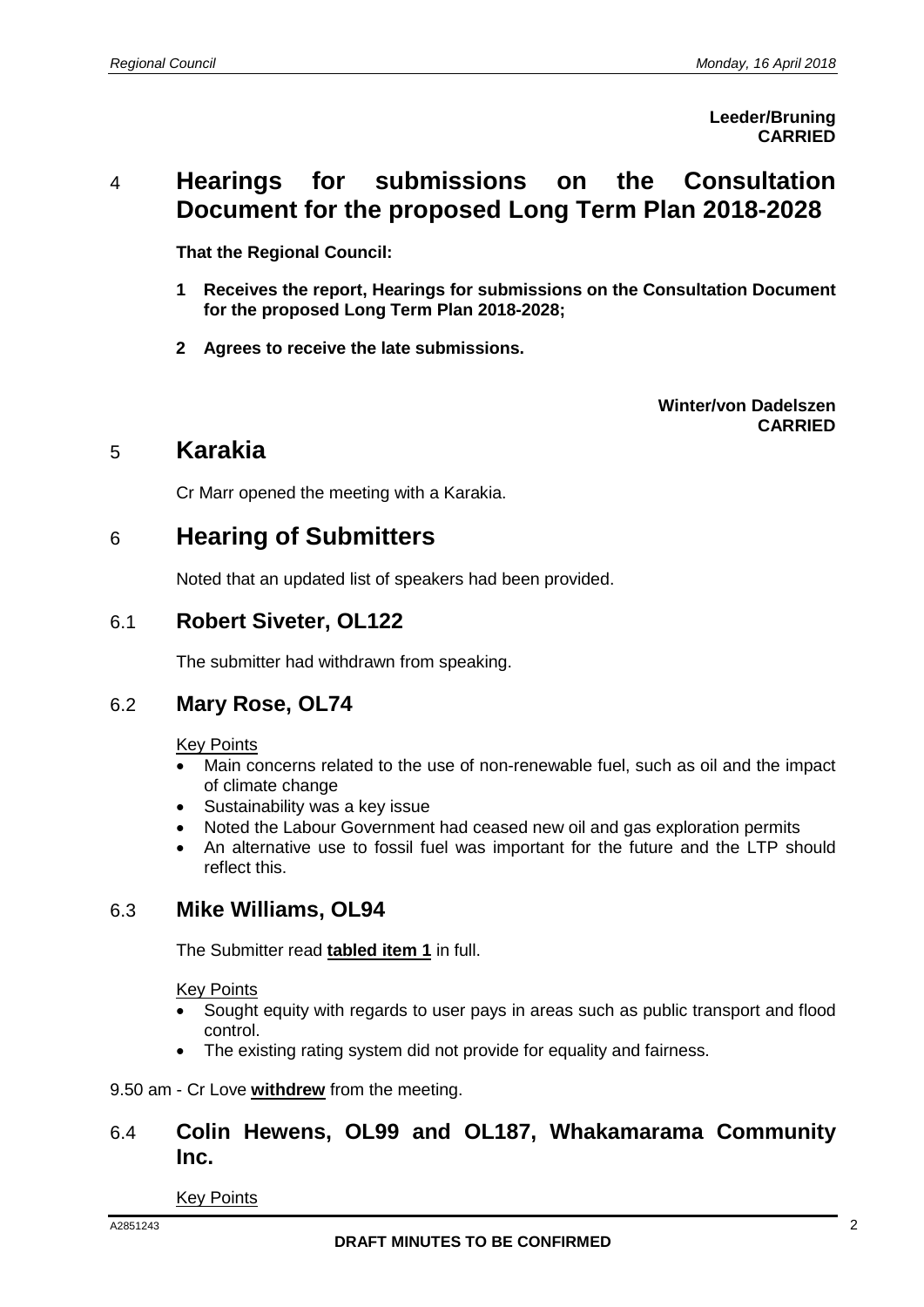- Important to make allowances for future climate change
- Supported preferred public transport option, however sought additional park and ride facilities along SH2 to alleviate traffic congestion
- Supported Option3 of Biosecurity as concerned regarding degradation of the environment under recent pressure from pest and climate change
- Sought funding by BOPRC towards a publicity campaign to attract volunteers as this was an ongoing challenge.

# 6.5 **Jo Wills, EM45, Sustainability Options**

#### Key Points

- Goal for transport: Easy, safe and fun to travel by foot or public transport
- Sought more investment in public transport
- Liveable city focussed on people and connectivity, rather than private transport
- More movement improved health and wellbeing, as did less emissions
- Increased use would reduce the cost of public transport, encouraging use by more members of the community, including those in outer suburbs
- Sought review of prioritisation and increase the emphasis on public transport
- Low emission production, e.g. horticulture, rather than agriculture could be encouraged
- Sustainability initiatives in schools and communities should be more strongly supported by Council.

# 6.6 **David Marshall, OL146**

The Submitter did not appear.

# 6.7 **Elizabeth Nicholls, OL22**

The Submitter did not appear.

# 6.8 **Anita Gray, OL59**

The Submitter did not appear.

### 6.9 **John Beveridge, OL75**

The Submitter had withdrawn from speaking.

### 6.10 **Jan Mayston, OL82**

The Submitter had withdrawn from speaking.

### 6.11 **Marilyn Roberts, OL148**

The Submitter had withdrawn from speaking.

# **Adjournment**

The meeting adjourned at 10.15am and reconvened at 10.45am

# 6.12 **James Hughes, OL150**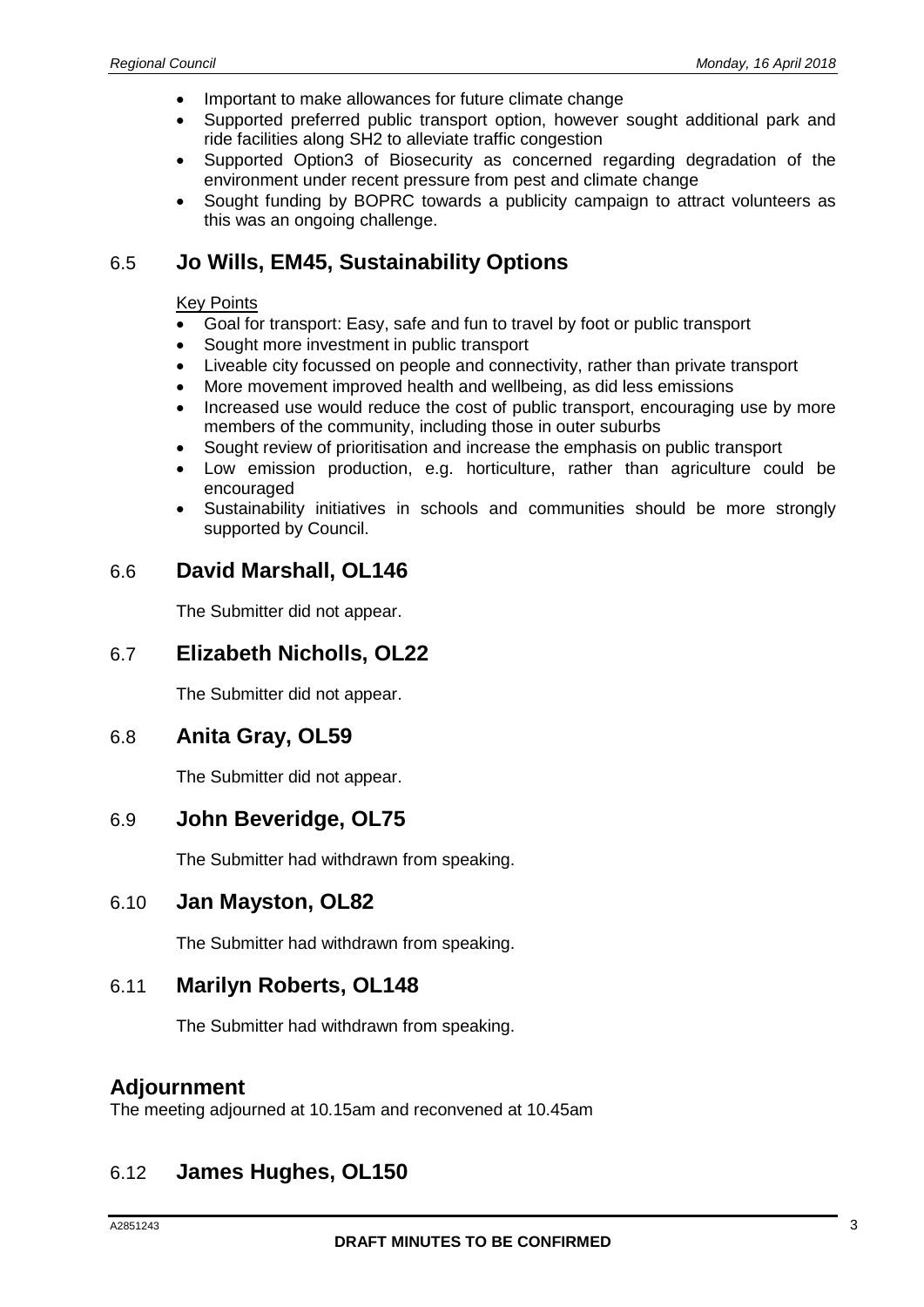The Submitter had withdrawn from speaking.

## 6.13 **Karen Summerhays, OL186**

#### Key Points

- Suggested that Quayside Holdings' KPIs should include requirement for reporting back on ethical investment; meaningful sustainability and activities taking place on Port of Tauranga land
- Sought increased communication regarding the Kaituna catchment development
- Concerned regarding lack of naturalisation of waterways in Eastern Bay of Plenty and encouraged further investment in drainage that supported healthy waterways
- Sought resourcing within pollution prevention in industrial areas and that an industrial neighbourhood programme for pollution prevention be developed
- Council should be engaged in GMO implementation and control, i.e. adopt a Council Policy
- Concerned that lack of cross-boundary thinking within SmartGrowth was causing issues for the affected communities, in particular in the Te Tumu area
- There was a lack of information centre/go-to place in Te Puke for visitors and encouraged support from Council to rectify this.

### 6.14 **Barbara Cook, OL159**

#### Key Points

- Sought reduction in emission and encouraged Council to lead proactive initiatives at a regional level
- Supported budget increase to address climate change challenges and to work in partnership with Central Government.

### 6.15 **Ross Goudie, OL180**

*Refer PowerPoint Presentation – Objective ID A2852015*

#### Key Points

- Dairy farmers spent significant effort and funding on ways to minimise effluence and emission
- Recognised the damaging effect of carbon emission and the need for mitigation
- Suggested the planting of 4000ha of trees per annum and to challenge other councils to do the same
- Planting of trees would counteract carbon emissions from vehicles
- If insufficient land was available for tree planting, Council could enter into private/public partnerships
- Planting Douglas Fir had proven successful in the South Island.

### 6.16 **Ngarangi Walker, OL179**

The Submitter had withdrawn from speaking.

### 6.17 **Ian Noble, EM94**

- Flood events were well documented and Council needed to be prepared for increased flooding in the future
- Welcomed the planned Biosecurity review as it was ineffective in its current form
- Changing climate patterns meant the occurrence of weeds would increase
- Effluent from foul was considered seven times more damaging than that from cattle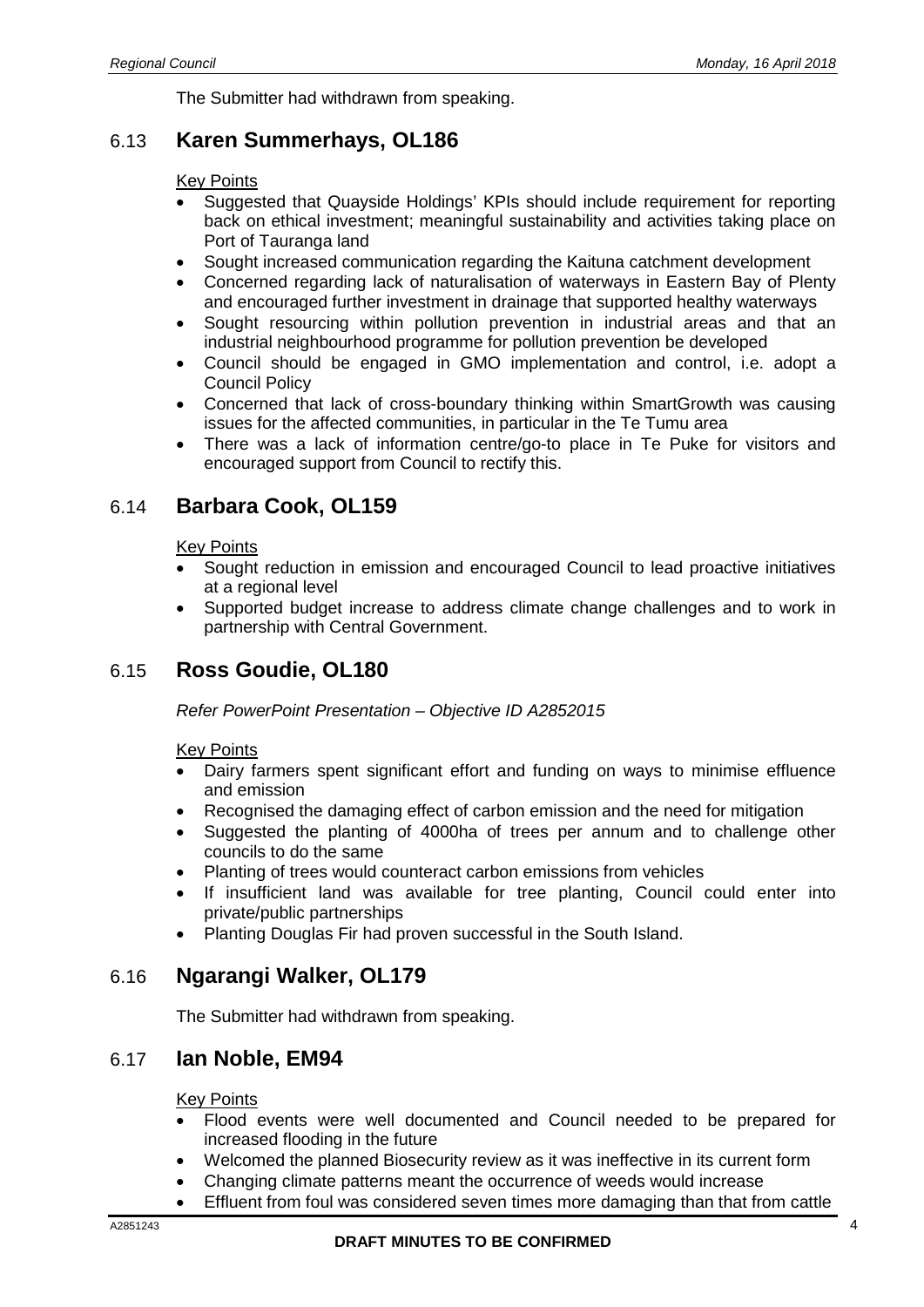- Encouraged less private vehicle use, e.g. parents driving children to school; however recognised that it would require a culture change for public transport to be a viable alternative
- Council should provide leadership in wallaby management, as this would encourage an uptake in private initiatives
- Shading beside streams drew cattle towards the water, which increased pollution
- Provide public education of the damage caused by wallabies and start active poisoning programmes
- Council should take on a strong enforcement, rather than advisory, role with regards to management of pests.
- 11.30am Cr Love **entered** the meeting.

# 6.18 **Glen Crowther & Debbie O'Byrne, OL145, Sustainable Business Network**

*Refer PowerPoint Presentation – Objective ID A2854356*

#### Key Points

- Supported action on climate change
- Cross party collaboration, budget, infrastructure investment were all essential in addressing the consequence of climate change
- Outlined the Bay of Plenty Climate Change Action Plan
- Sought funding towards a 1-year project: Shift towards a circular economy
- Recognised the existing core funding of the Sustainable Business Network and sought continued funding for the next three years as part of the LTP
- Vast majority of European countries applied circular, rather than linear, economies
- Auckland Council had commenced to define and understand what a circular economy would look like in a city
- Revenue opportunities within waste streams encouraged
- Waste streams in a linear economy was categorised as technical or biological
- Electricity industry were reluctant to progress infrastructure changes until clear direction had been provided by Central Government

# 6.19 **Glen Crowther, OL144**

Key Points

- If the plan to reduce emission by 2030 did not eventuate, there could be catastrophic consequences for the future
- New Zealand was one of the worst performing countries in the world with regards to climate change and reducing emissions; which also had a reputational, and as a consequence, economic impact
- Evidence showed that investing in sustainable project had a positive economic impact
- Adaption was an insufficient measure, rather active mitigation was required
- Concerned that rigid commitment to an emission reduction target could prove 'stifling' and overwhelming for the individual organisations. Suggested that a more co-operative approach would reduce such pressure and provide a positive result.

# 6.20 **Riki Nelson, OL83, Ngati Te Wai Hapū**

- Noted the cultural values that inspired the submission
- "Water was life and the lifeblood of the environment"
- Both water quality and quantity needed to be protected to remain healthy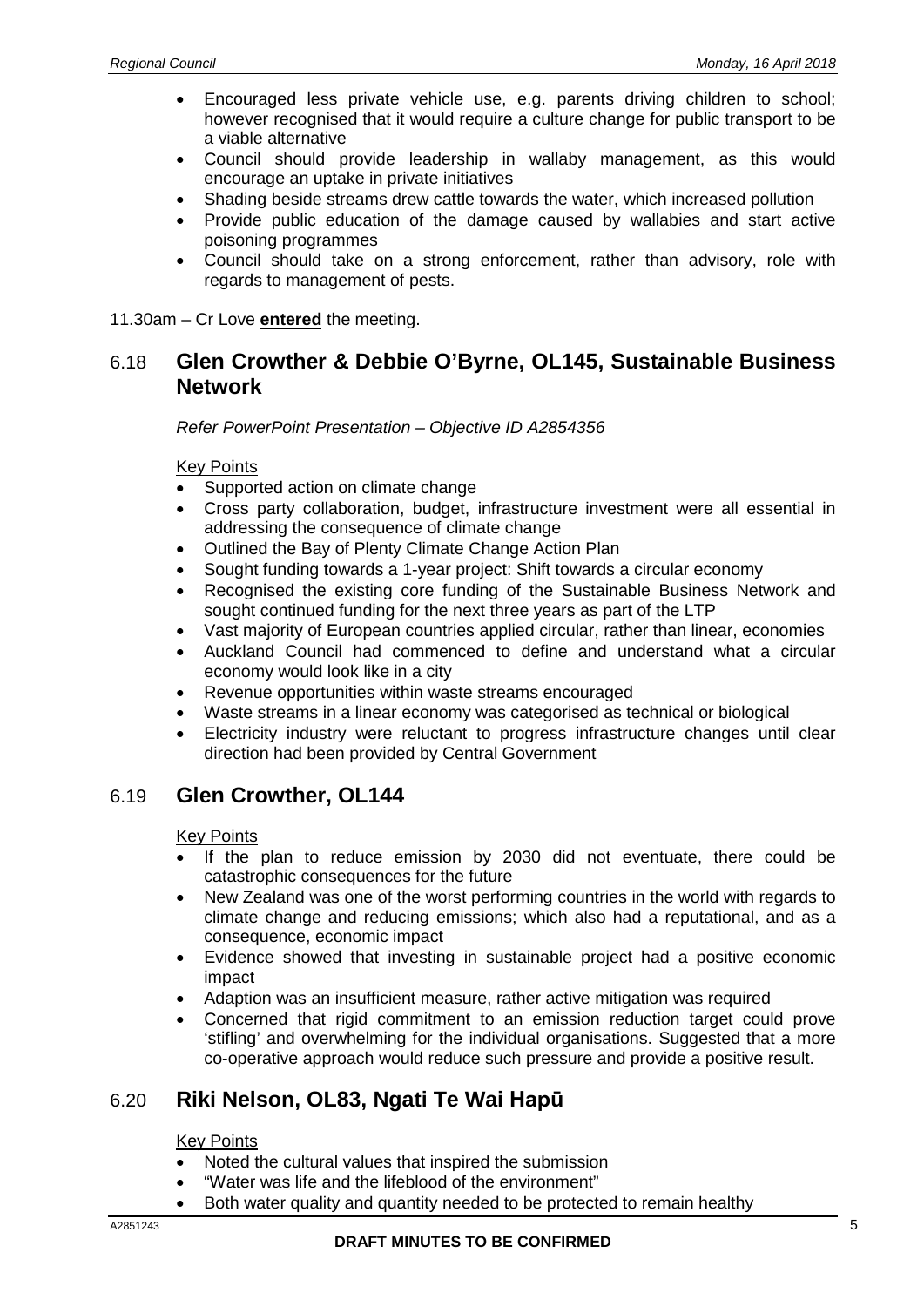- Recognised the flood threat at Bowentown and the Otawhiwhi Marae
- Council should future-proof infrastructure in preparation for climate change.

# 6.21 **Chris Emmett, EM16, Surf Lifesaving New Zealand**

*Refer PowerPoint Presentation – Objective ID A2854357*

#### Key Points

- Outlined services provided in the wider Bay of Plenty region
- Supported option 2, topic 4: Emergency Management
- Sought extended funding through the Community Initiatives Fund
- Did not receive funding from Rotorua District Council
- Outlined how the funding from Council was allocated within Surf Lifesaving
- 95% of funding was directly applied to beach services
- Tauranga City Council had increased its funding over the last five years based on recognised demands.

#### Action for Staff:

• Provide information regarding targeted rates applied in the Waikato for inclusion in the LTP deliberations information.

#### Key Points - Staff:

• Introduction of a targeted rate that had not been consulted on as part of the draft LTP 2018-2028 was not feasible. However, it could be proposed as part of the next draft Annual Plan.

### **Adjournment**

The meeting adjourned at 12.20pm and reconvened at 1.00pm. Chairman Leader had **withdrawn** from the meeting and Cr Nees **assumed** the Chair.

# 6.22 **Tanya Trass and Gordy Lockhart, OL73, the Incubator Creative Hub**

*Refer PowerPoint Presentation – Objective ID A2854359*

#### Key Points of Presentation

- Community outcomes and values
- The vision a creative hub for the Bay of Plenty
- Filling a gap
- An amazing opportunity
- The Hub a detailed strategy has been developed over the last 12 Months
- Not art for art's sake
- Committed to cultural consultation and engagement
- The arts build social cohesion and resilience
- As a region, we need to get on the chart
- What next?
- **Conclusion**
- The Board and team

- Sought a total of \$150,000 Council funding over a period of three years
- Incubator represented grassroot artists, rather than the 'elite'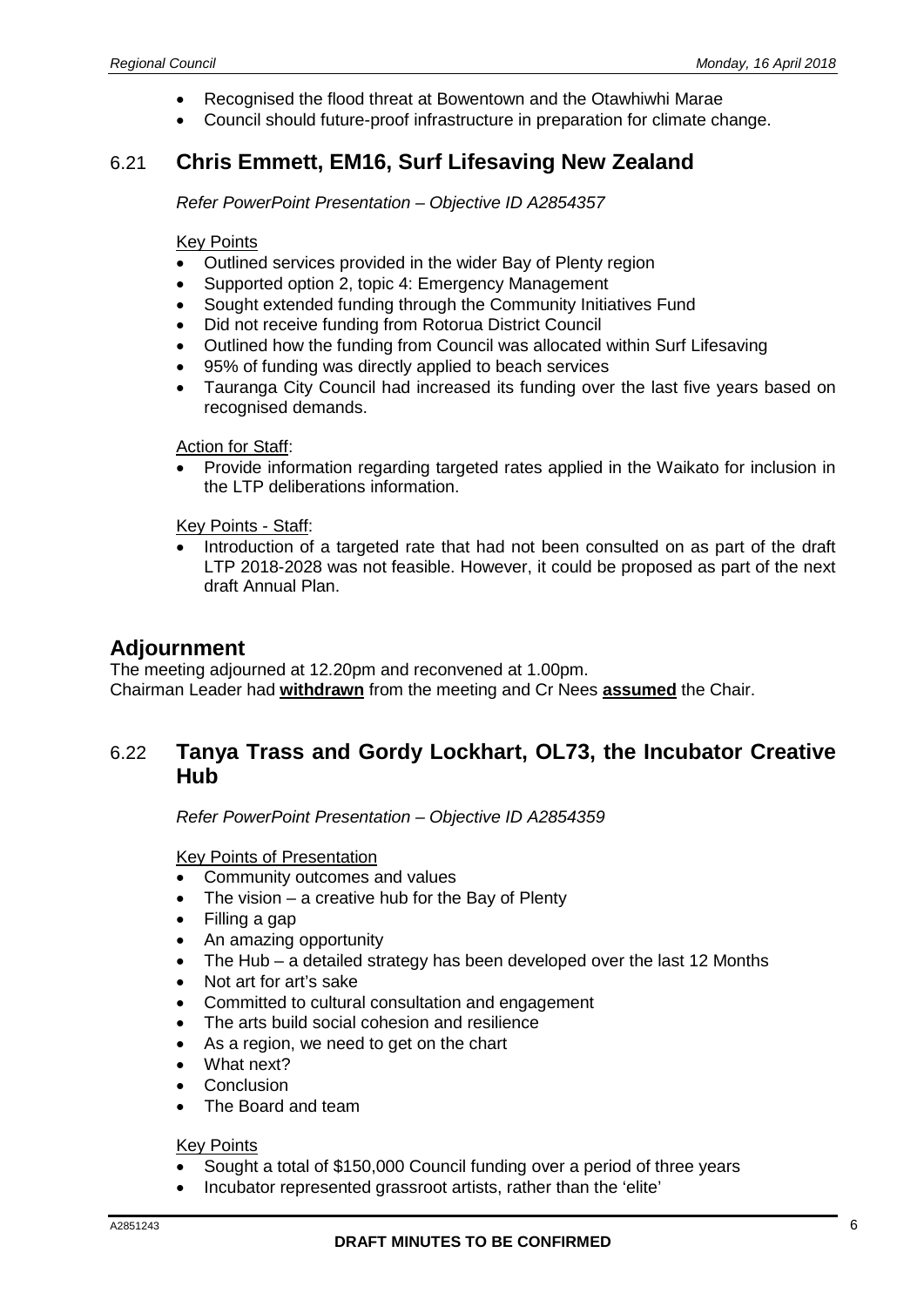- Recognised and encouraged a cohesive approach within the arts sector
- Sought an increase in funding of 15% compared to the current budget.

### 6.23 **Richard Hart, OL69, Bay of Plenty Regional Parks Establishment Group**

#### Key Points

- Recognised regional parks as a significant visitor drawcard
- Papamoa Hills Regional Park was an important asset to the region, yet less known and used than Mauao
- Sought a preliminary spatial plan around the management of the Te Tumu residential development by the Kaituna River
- Noted the Ohiwa Harbour Regional Park development which was popular and well used
- Encouraged the possibility of applying for World Heritage Status for Papamoa Hills.

## 6.24 **Mary Dillon, Emma Woods and Laura Wragg, OL153, Envirohub Bay of Plenty**

*Refer PowerPoint Presentation – Objective ID A2855084* and **tabled item 2**

#### Key Points

- Drainage: Option 2 not unreasonable to borrow funds towards capital works to protect against flooding.
- Strong emphasis on public transport and walking/cycling initiatives
- The most important way to alleviate congestion was for reduction in the use of private vehicle and increased use of public transport
- Biosecurity: Option 3 the matter of biodiversity should be taken into consideration
- Climate change would become a significant issue in relation to biodiversity
- Suggested a targeted charge, specifically aimed at climate change. This could be developed in co-operation with the territorial councils
- Council should take the role of leaders in climate change, be the 'angels'.

#### *Refer PowerPoint Presentation – Objective ID A2854384*

#### Key Points - Presentation

- Umbrella organisation
- Regional environment network
- Grassroots community groups
- Training opportunities
- Arranged Hui
- Trained volunteers
- Newsletter/events page
- Online community connected and engaged
- Annual environmental/sustainability sector survey
- Iwi/Hapū engagement
- Rongoa project
- Local Rangatahi planting native plants
- Sustainable backyards
- Beach and estuary clean-ups throughout the Bay
- Movie screening and documentaries
- KatiKati Environmental
- Predator Free BoP
- Sustainable Art Challenge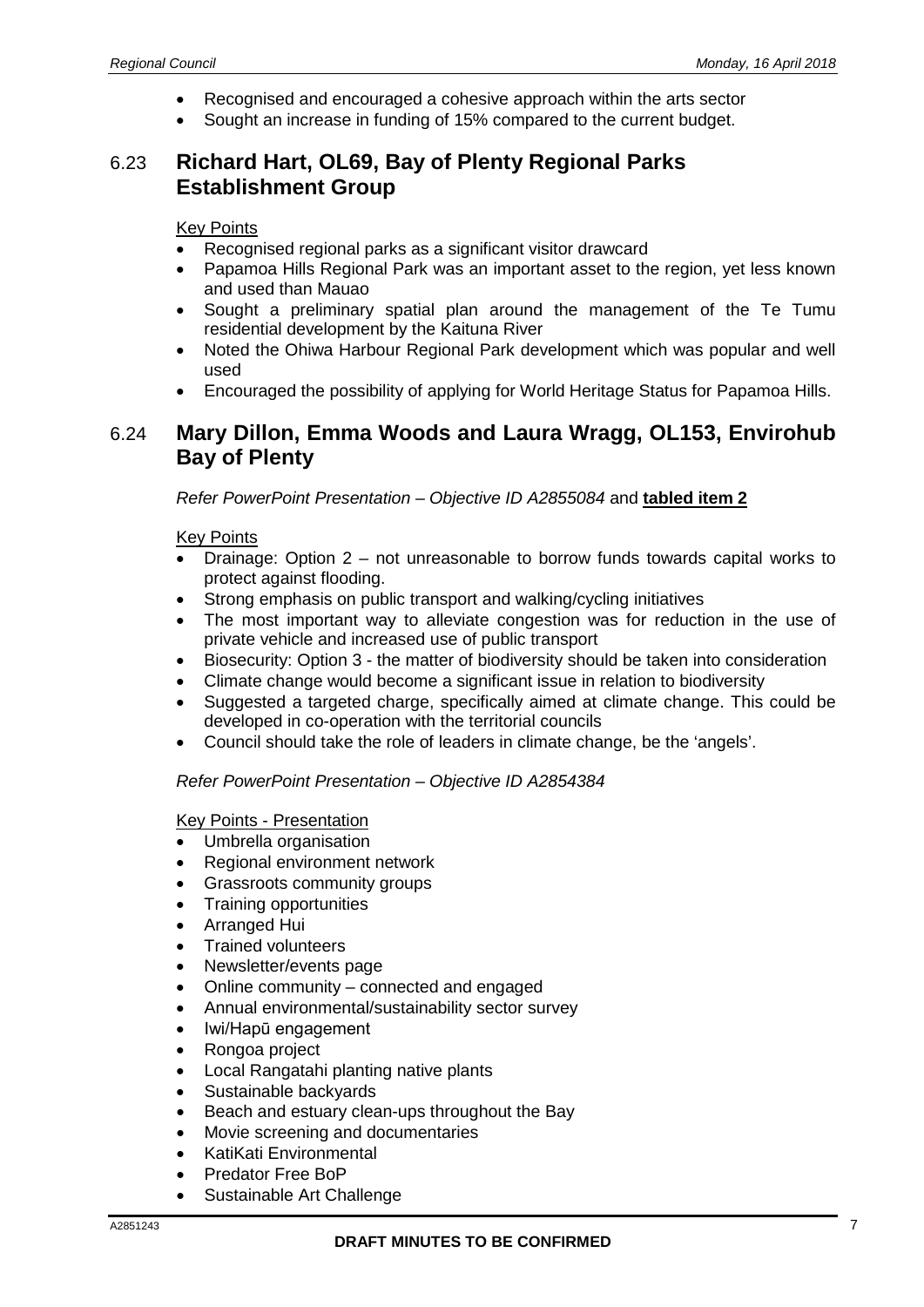- Backyard Beekeeping
- The Tremendous Tree Plant
- Sustainable Backyard Bitesize
- Effects of climate change costly and devastating
- Envirohub more than just about hugging trees
- Sought continued funding of \$100k pa for the next three years.

#### Key Points

• Received funding from Bay Trust and was actively seeking funding from alternative sources, e.g. Lotteries Commission.

# 6.25 **Phil Shoemack & Hayley Adamson, OL161, Bay of Plenty District Health Board and Lakes District Health Board**

#### Key Points

- Public Transport was a key pubic service and tied in well with Council's responsibility to look after the environment
- Using public transport meant travellers would have to walk to and from the bus stop, which encouraged physical health
- Public transport catered for those unable to drive a private vehicle
- DHB supported the option for funding of public transport as put forward in the LTP
- Language was important: i.e. talk positively about investing in public transport
- Did not understand the rationale behind separating out emergency management and funding through a targeted rate, as it was a core business of Council
- Recognised Council's commitment to mitigate the effects of climate change.

# 6.26 **Justine Brennan, EM64, Bay Venues Ltd**

#### Provided **tabled item 3**

#### Key Points

- Supported funding through the Community Investment Fund of BVL's facilities for the benefit of the wider community
- Council was not legally required to fund third party infrastructure
- BVL had put forward four major projects in Tauranga City Council's (TCC) LTP 2018-2028, with the main being the proposed Tauranga CBD Recreation & Leisure **Centre**
- There were currently three aquatic centres on the Tauranga side of the harbour and two of those (Otumoetai and Memorial pools) did not meet the required standards or the need of the community
- Significant capital and operational expenditure would be required to keep these facilities operating, with limited opportunity for increased revenue
- There was significant need and opportunity for aquatic facilities development in the CBD or immediate surrounds
- A \$150,000 feasibility study funding was included in the TCC draft LTP 2018-2028, with a further CapEx allocation of \$30m in years 3-4
- Demand in the aquatic sector was driven by the changing population demographics, i.e. a much wider need than competitive lane swimming

# 6.27 **Carole Gordon, EM18, SupaNz**

*Refer PowerPoint Presentation – Objective ID A2854384*

Key Points of Presentation

**Challenges**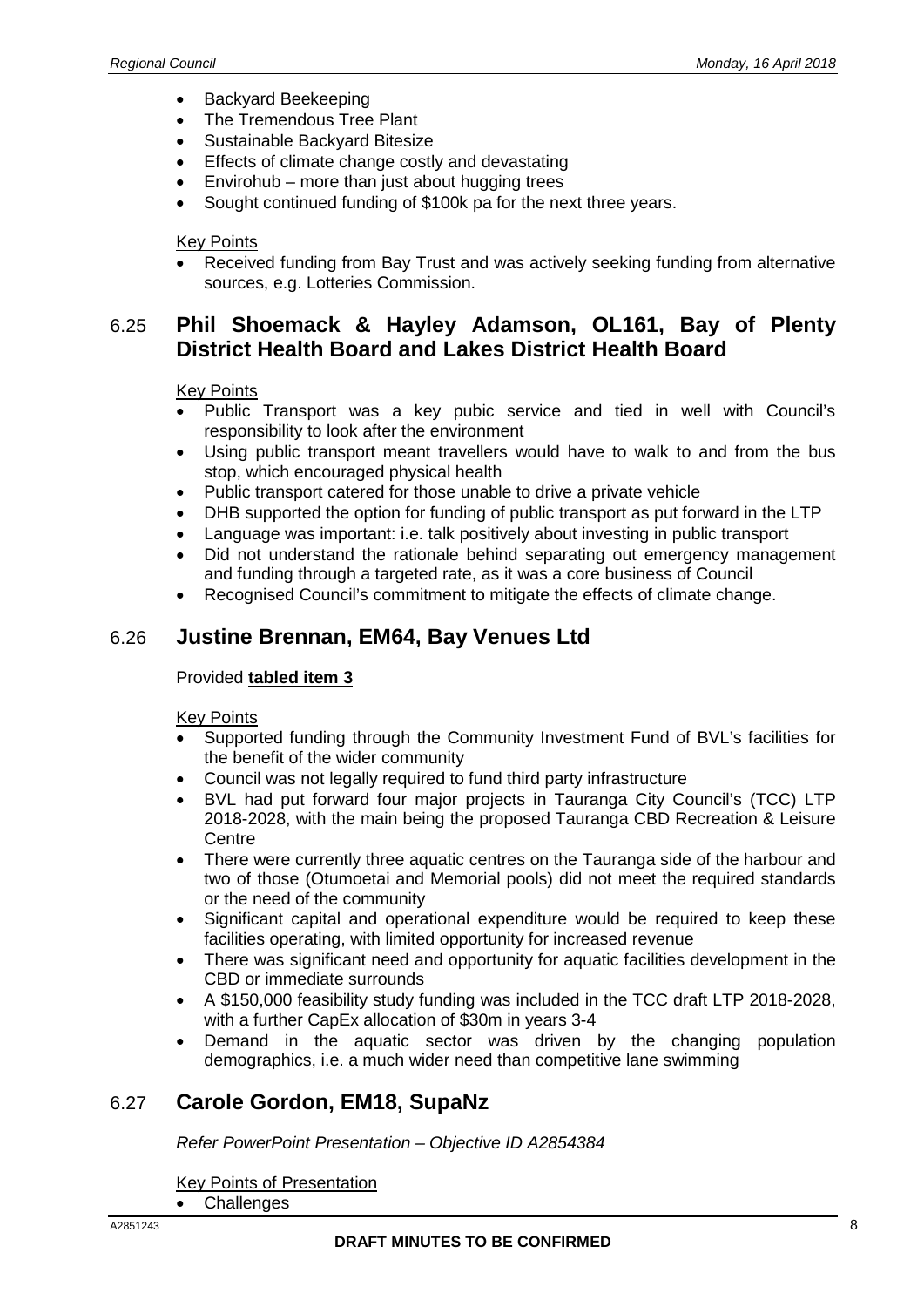- SupaNZ provides collaborative thought leadership of longevity and populationaging
- Today-tomorrow-together
- Today's challenge
- Why because the silver economy is powerful?
- Happiness is well-being
- Submission Focus Regional Council's role in policy leadership
	- Integrated planning for longevity, population aging and the demographic transformation
	- Future focussed sustainability
- What do we value
- Use Treasury model now
- Considerations integrated social and human capital dimensions
- Recommendations
- Community Initiatives Fund Engage older people in transportation planning
- Innovation and Opportunity.

# 6.28 **Laura Wragg (supported by Michelle Elborn), OL167, Envirohub BOP on behalf of Predator Free BOP Stakeholder Group**

*Refer PowerPoint Presentation – Objective ID A2851371*

#### Key Points of Presentation

- Predator Free BoP
- Back yard trapping (an idea stolen from Wellington)
- BoP Collaboration formed
- What we are doing
- Matua and Merivale were pilot suburbs in the deployment of rat boxes through active engagement and involvement by the local community
- Wider outcomes
- We welcome your ongoing support let's get trapping.

#### Key Points

- Currently focussed on Western Bay of Plenty, however intended to expand into the wider Bay of Plenty
- Sought funding of \$300,000 over a three year period to cover the 1500 homes envisaged
- As the target audience was urban backyards, poison bait, as a higher risk method, meant a trap box would still be required
- Trapping of predators provided an opportunity to collect valuable data.

# 6.29 **Jon Sadler, OL192, Bay Learning Academy**

The Submitter had withdrawn as a speaker.

# 6.30 **Roger Montgomerie, OL195, Kaimai Ridgeway Trust**

- The purpose of the Trust was to rebuild walking trucks and tramping facilities in the Kaimais in co-operation with the Department of Conservation
- Had assumed responsibility of 150km of back-country tracks, all tramping huts and was in the process of building four new huts in the Kaimai
- Sought Council's support towards roading access into the start of the tracks
- Concerned regarding the state of the main accessways, e.g. Hot Spring Road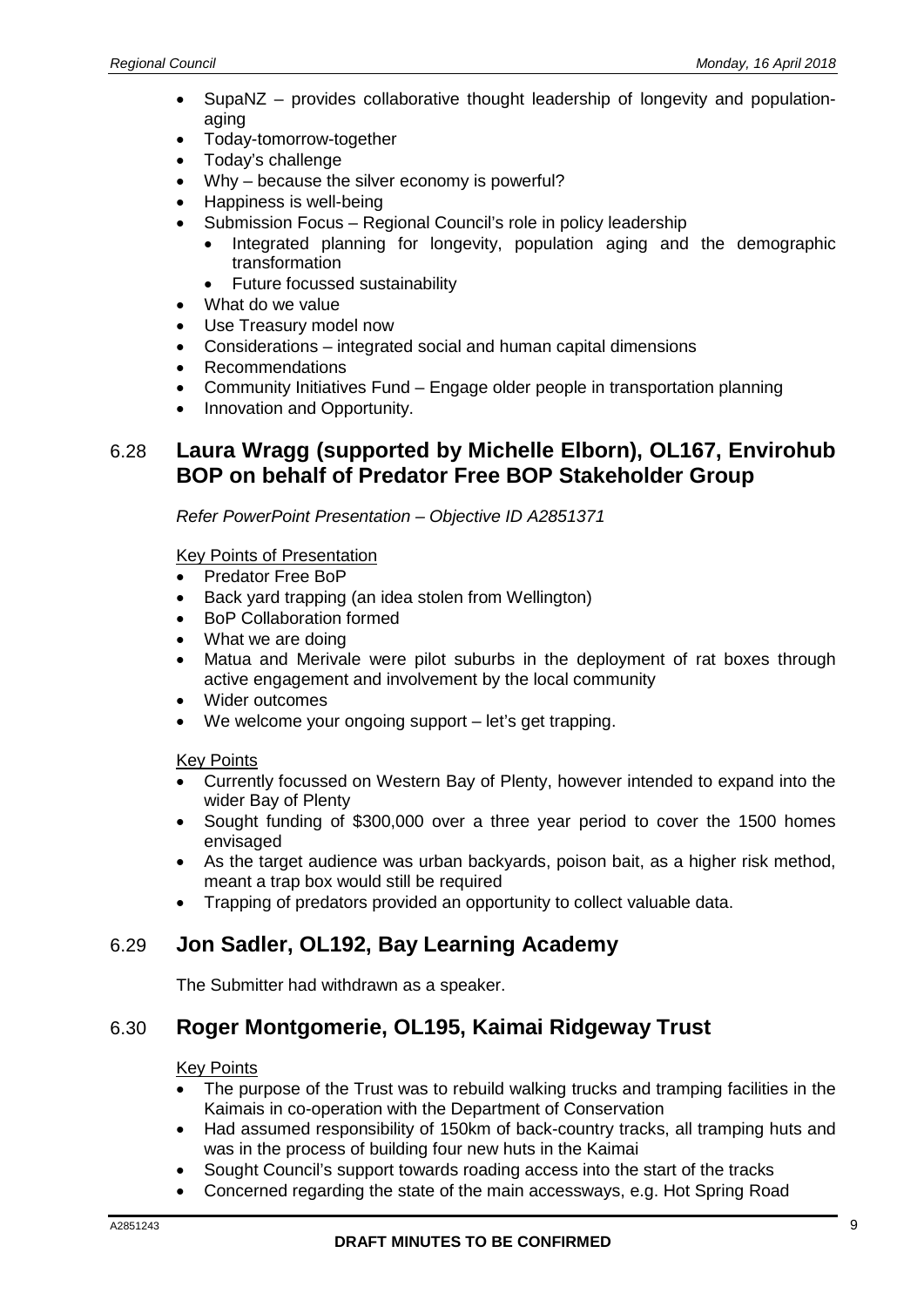• Had to date undertaken more than 9000 volunteer hours in the Kaimais.

# 6.31 **Allan Sole, OL183, Waihi Beach Community Board**

#### Key Points

- Some concerns that Waihi Beach was the 'forgotten township'
- Recognised the need for ongoing flood protection and mitigation and the impact on rates, however was seeking a slightly slower pace and that all parts of the Bay of Plenty region be considered
- Public Transport: concerned there was a lack of representation of Waihi with regards to public transport, however supported the initiative by Council in that public transport from Waihi to Tauranga could become an viable option
- Biosecurity: Supported Option2.
- Emergency management: Waihi Beach had actively implemented emergency management initiatives and measures, with the support of Council
- Waihi Beach, as a smaller community with a lesser population base, paid a proportionally large part towards the overall rate take.

### 6.32 **Stephen Fawcett, OL163, Vector Group Charitable Trust**

The Submitter had withdrawn as a speaker.

### **Adjournment**

The meeting adjourned at 3.05pm and reconvened at 3.25pm. Cr Tahana **withdrew** from the meeting.

### 6.33 **Julie Shephard, EM68, Pirirakau Incorporated Society**

#### Key Points

- The purchase of Tahataharoa cultural site was of the highest significance to Piriakau
- Intended to restore the wetlands, cultural and ecological heritage of the land
- Piriakau had consented to fill being transported onto the land for development purposes and had recorded the original land levels as part of the process
- Noted that Western Bay of Plenty District Council had applied for \$400,000 from BOPRC in its submission
- Intended to 'tap into' \$50,000 as part of this funding (if granted) and sought the difference funded through BOPRC
- Would seek \$150,000 from BOPRC for an integrated air discharge plan
- Recognised the significant effort by BOPRC's Maori Policy Department.

# 6.34 **Michelle Elborn and Julian Fitter, OL40/EM91, Bay Conservation Alliance**

*Refer PowerPoint Presentation – Objective ID A2851370*

Key Points of Presentation

- Who we are
- What we're about
- Our aims.
- Community connections with nature
- Our opportunity: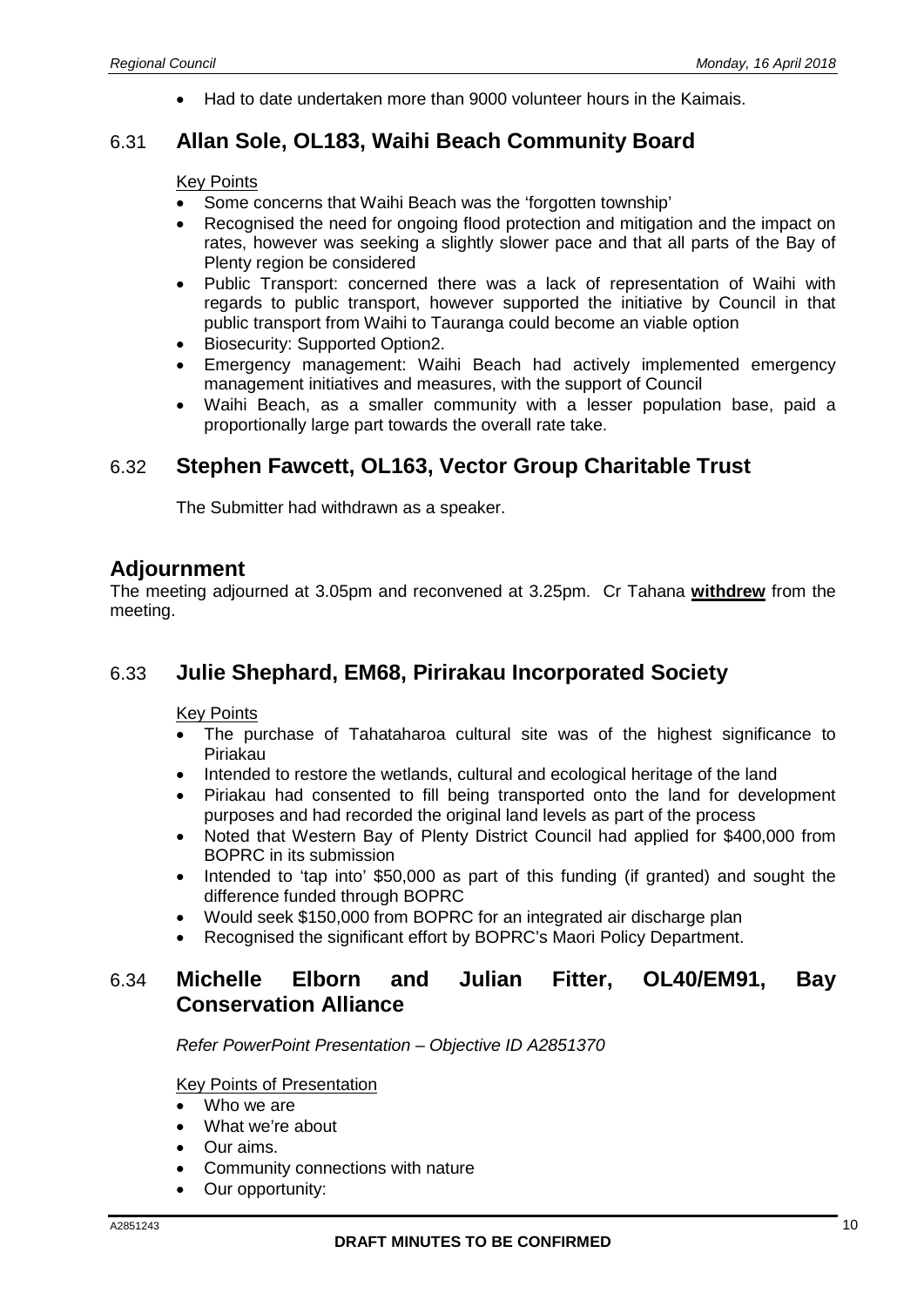- Stage 1 develop initial member education offerings
- Stage 2 Value adding education & contribution
- Desired outcome to education & engagement
- Budget sought \$30,000 from the Community Initiatives Fund
- Relevance to Regional Council outcomes.

#### Key Points

- Bay Conservation Alliance represented a collaborative approach, representing various organisation with the Bay of Plenty
- Looking to develop support services currently not available, e.g. support towards how to manage funding requests, education requests etc
- Sought \$30,000 per annum from BOPRC, with an overall funding of \$61,000 per annum which was mainly intended for a resource to implement the initiatives
- The risk of duplicating work already being catered for in other organisations was counteracted by the positive effect of being able to lodge separate applications for eligible funding
- The various organisations contribution to the Alliance were too small to individually take on a number of the desired initiatives and project
- Ongoing support of initiatives was required beyond the implementation phase
- Sought to build the more local network before actively pursuing further opportunities in the wider Bay of Plenty
- Recognised the opportunities to work with Envirohub, in particular in the education sector and training of volunteers
- Envirohub was a small organisation with limited resources, as was the Alliance, so working together in a complimentary manner would be beneficial
- There was opportunity to work with Iwi and Hapū in the conservation sector, and this had always been the intention.
- Elected Members Key Points
	- Council would have the opportunity to direct applications for funding to other avenues, e.g. the Environmental Enhancement Fund, during its deliberations.
- 3.59pm Cr Clark **withdrew** from the meeting.

### 6.35 **Clare Crickett, EM42, Waikato Regional Council**

#### Key Points

- Supported increased funding of biosecurity as it was a significant issue, in particular managing the wallaby invasion
- Concerned that flood pump infrastructure contributed significantly to fish mortality
- Sought funding from BOPRC towards Waikato Regional Council's planned investment in opportunities for reducing fish mortality.

# 6.36 **Jo Gravit, EM17, Tauranga Community Housing Trust**

#### Provided **tabled item 4**

- Suggested that at minimum one new objective be added to the LTP 2018-2028 relating to housing
- Treasury Living Standards Framework Strengthen the network and collaboration between the different service providers
- The parameters of the regional infrastructure development activity should be broadened to take into consideration increased, affordable housing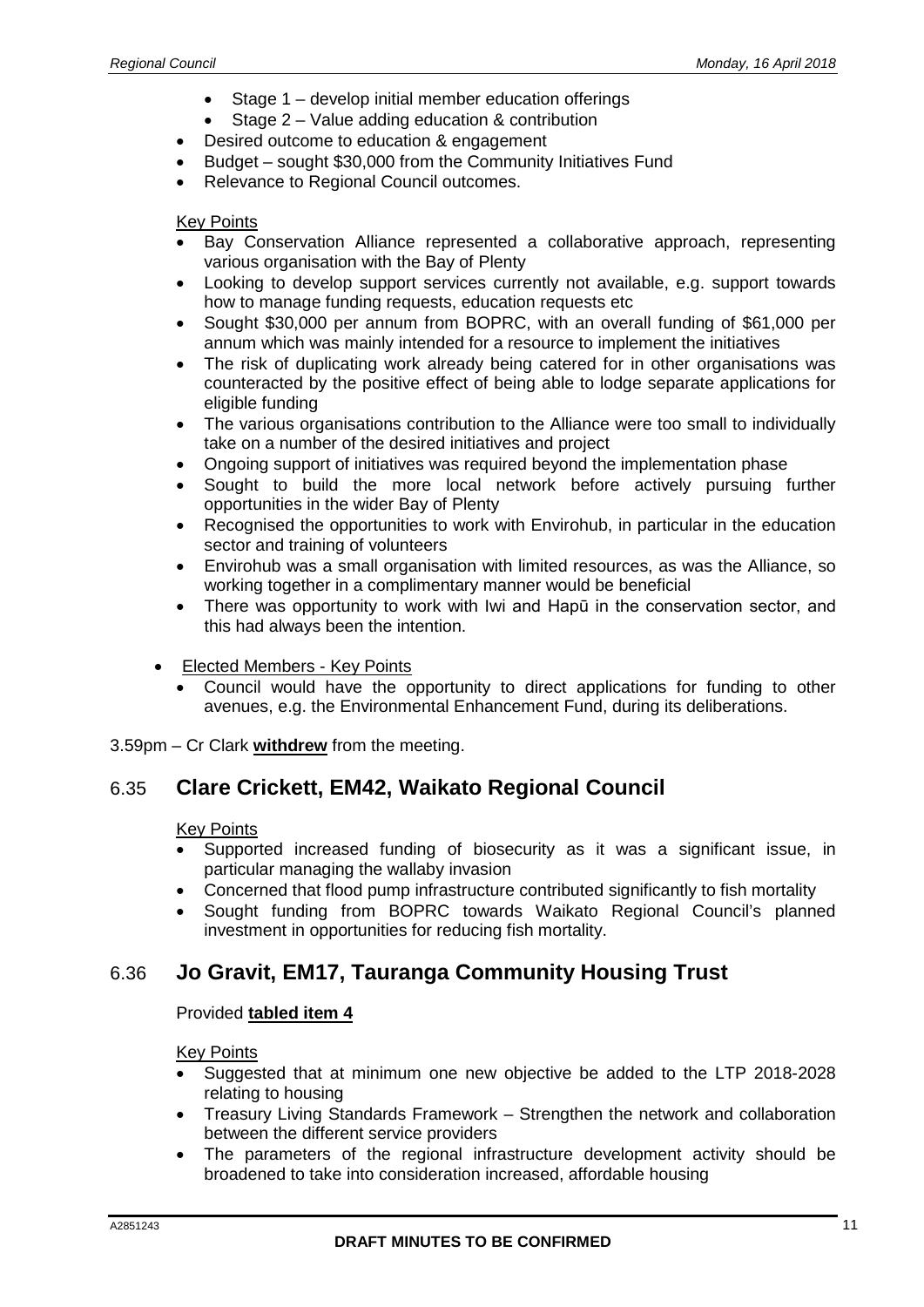- Suggested modification of the LTP 2018-2028 to include a fourth objective relating to 'well house'
- Recognised that Council had worked with a number of organisations in identifying opportunities to increase the supply of affordable housing
- Encouraged Council to work with developers to provide fit for purpose accommodation for students as it complimented Council's investment in the University of Waikato campus.

# 6.37 **John Garwood, EM37, J Garwood & KatiKati Fruitgrowers Assoc**

Key Points

- Submission related to water availability and was based on information provided by Council
- There should be no restriction on water for the horticultural sector if based on theoretical research, rather than factual information
- Significant developments were expected in the kiwifruit and avocado growing sector in the future
- Sought Council funding towards water source research.

# 6.38 **Nigel Tutt, EM31, Priority One**

#### Key Points

- Noted that the BOPRC Chief Executive, as a member of the P1 Board, had not participated in the preparation of the submission
- Council was considered a key contributor towards economic development in a regional sense and urged Council to become more involved with a wider mind set
- Recognised the need for stronger, more urgent action in the transport sector
- Commended the cooperation with TCC in the Centre of Transport in the CBD
- Acknowledged the support by BOPRC to the University of Waikato which had already provided economic benefits
- SmartGrowth was important as it represented invaluable long term planning
- Bay of Connection was important for joint economic development on a regional level
- Three areas for funding had been outlined in the submission:
	- Groundswell Festival of Innovation
	- Marine Prescient project
	- Regional Labour Market Study
- BOPRC played a key role in regional growth
- Key aspect of economic development was to understand what the requirement was for skills requirement in the future and be prepared for this.

# **The meeting adjourned at 4.36 pm**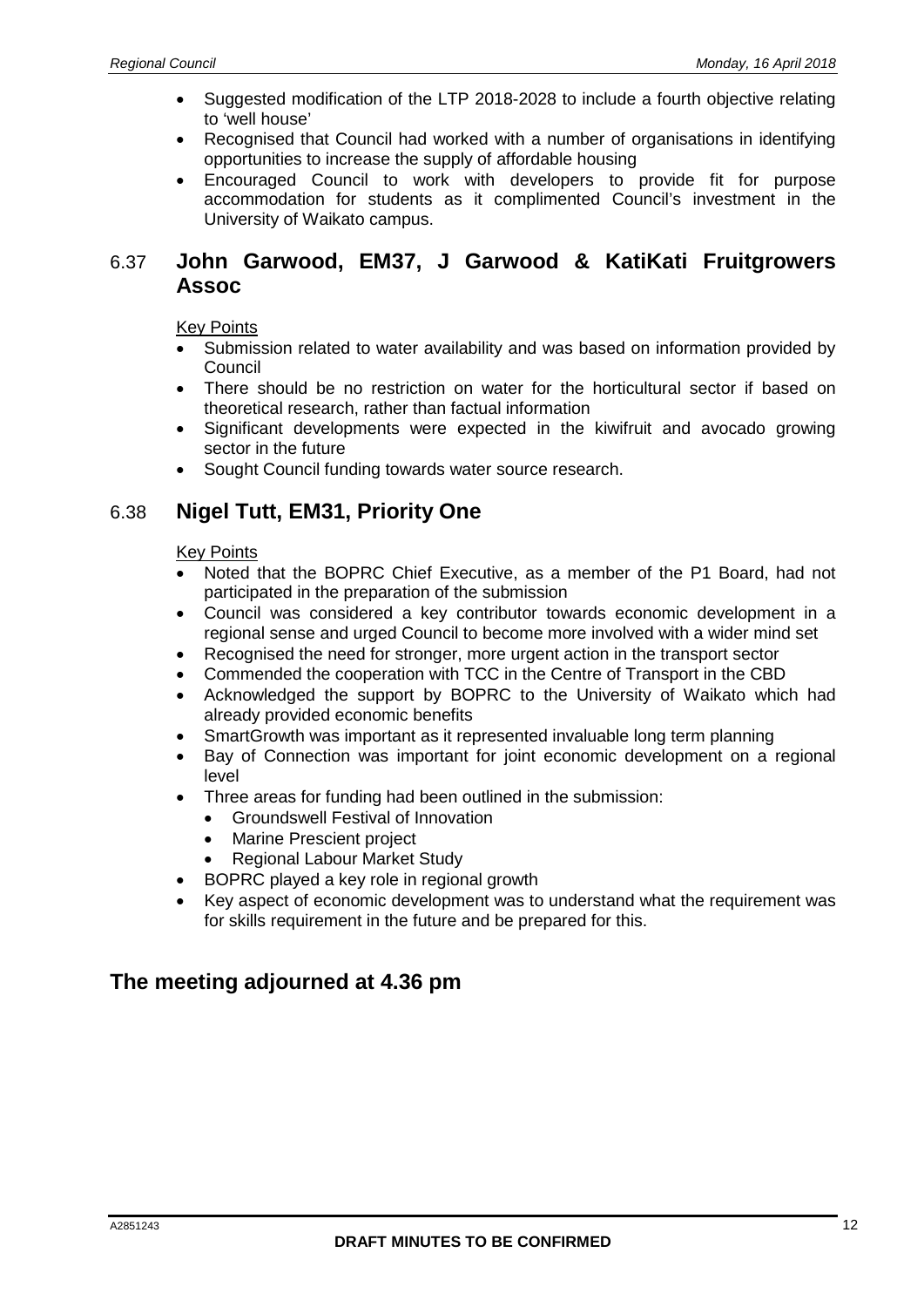**Minutes of the Regional Council Reconvened Meeting held in Mauao Rooms, Bay of Plenty Regional Council Building, 87 First Avenue, Tauranga on Tuesday, 17 April 2018 commencing at 9.30 a.m.**

| <b>Present:</b>         |                                                                                                                                                                                                                                                                                                                                                                                                                                                                                                                                                                                            |
|-------------------------|--------------------------------------------------------------------------------------------------------------------------------------------------------------------------------------------------------------------------------------------------------------------------------------------------------------------------------------------------------------------------------------------------------------------------------------------------------------------------------------------------------------------------------------------------------------------------------------------|
| Chairman:               | D Leeder                                                                                                                                                                                                                                                                                                                                                                                                                                                                                                                                                                                   |
| <b>Deputy Chairman:</b> | J Nees                                                                                                                                                                                                                                                                                                                                                                                                                                                                                                                                                                                     |
| <b>Councillors:</b>     | J Cronin, T Marr, L Thurston, P Thompson, D Love, N Bruning, A<br>Tahana, W Clark, S Crosby, K Winters, A von Dadelszen, M<br>McDonald                                                                                                                                                                                                                                                                                                                                                                                                                                                     |
| In Attendance:          | Fiona McTavish (General Manager Strategy & Science), James<br>Graham (General Manager Corporate Solutions), Mat Taylor<br>(General Manager Corporate Performance), Yvonne Tatton<br>(Manager Governance), Debbie Hyland (Finance and Corporate<br>Planning Manager), Graeme Howard (Corporate Planning Lead),<br>Mary Norris (Planning Coordinator), Andrew Williams (Planner),<br>Lynne Lawson (Assistant Management Accountant), Laverne<br>Mason (Integrated Catchment Programme Manager), Shelley Hay<br>(Manager Chief Executive's Office), Tone Nerdrum-Smith<br>(Committee Advisor) |

# 7 **Hearing of Submitters –** *Continued*

# 7.1 **Mary Dillon and Glen Crowther, EM21, Tauranga Carbon Reduction Group**

- Relatively small organisation, driven by strong interest in carbon reduction, which was not an issue that could be tackled by the public sector alone
- First step: Measure emissions, then work on reduction
- Refrigeration co-operation between local and Central Government could assist in creating better guidelines and options
- Lack of industrial targets and direction provided uncertainty and a regional target would be a key goal
- The impact of climate change on biodiversity should be further addressed
- Public/private partnerships to leverage off infrastructure investments were being investigated in both the national and international arena
- The goal was to reduce carbon footprint by 30% by 2030 through a combination of increased tree planting and reduction in emission
- Sought BOPRC to work with landowners and TCC to ensure that the concerns raised by BOPRC in regional transport matters were identified and addressed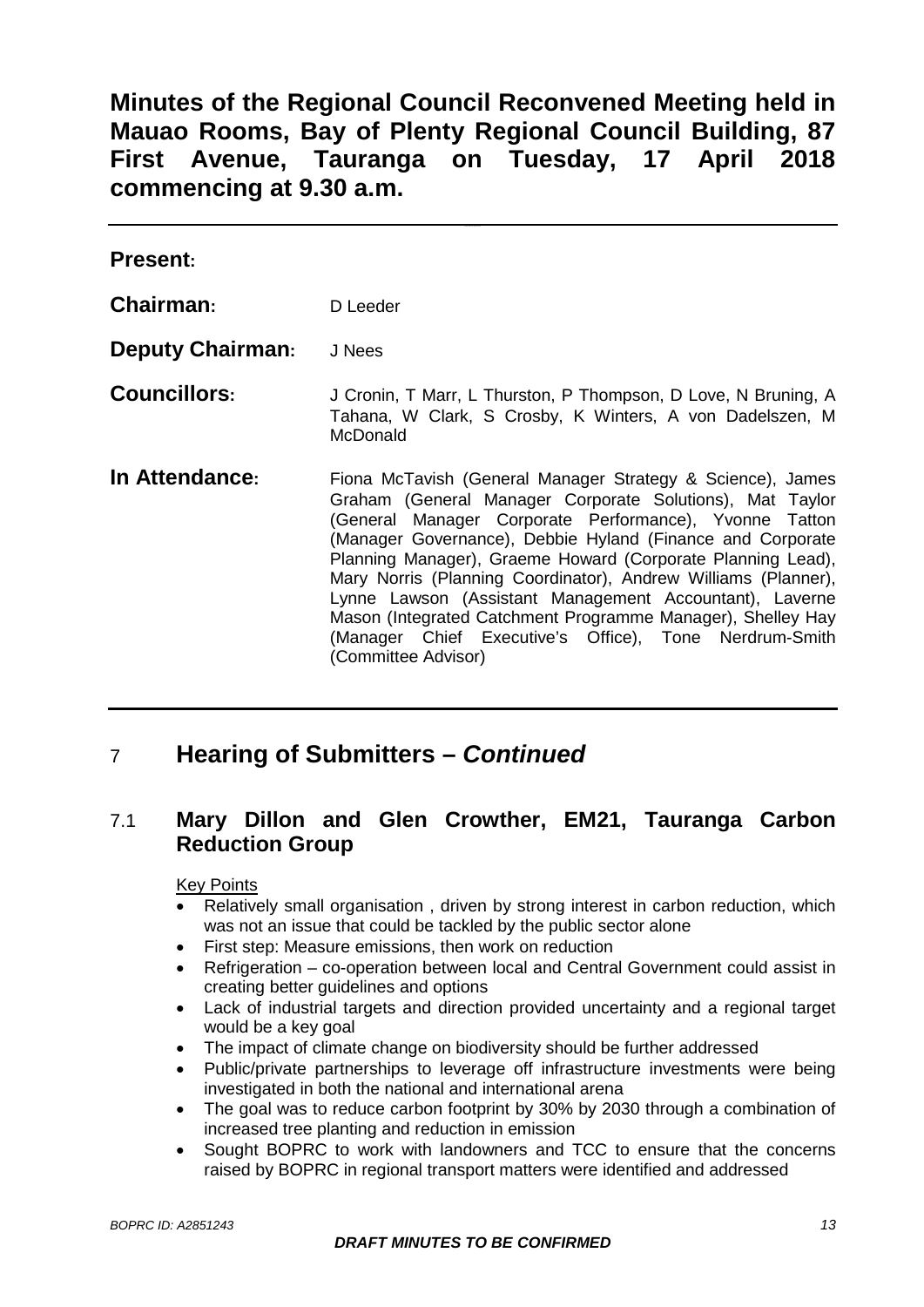# 7.2 **Jeff Fletcher, EM33, Te Tumu Landowners Group**

#### Key Points

- Supported Transportation Option 2 and the passenger transport initiatives in the draft LTP 2018-2028
- Sought further cooperation between BOPRC and SmartGrowth in transport matters
- Important to provide a sustainable roading network that supported multi modal means of transport
- Sought increase in the transport planning budget over the next two years, in particular in the eastern corridor, to allow for anticipated growth
- Congestion was a sign of robust economy, however planning for reducing private vehicle use was essential
- Encouraged Council to take a lead in the transport developments in the Eastern Bay of Plenty.

# 7.3 **Maru Tapsell, EM38, Waitaha Ngāti Tūnohopū**

#### Key Points

- Supported the resourcing to remediate flood damage in Edgecumbe, following the floods in 2017 which had left the community in despair
- Equity for the Port of Tauranga came from the industry in areas such as Tokoroa and Kawarau, and should accordingly be used to rebuild the townships
- Build transport services that took into account where and when people worked, so the needs of the community were well met
- Sought public transport to cater for Te Puke residents who would make use of the new University of Waikato.

# 7.4 **Nigel Billings, EM8, Federated Farmers**

#### Key Points

- Recognised revenue from Port of Tauranga and the benefit to farmers
- Sought clearly stated policy on the intent with regard to this revenue and how it would be used towards the rating take
- Supporter targeted rates as proposed
- Supported the UAG and that this revenue would be used to the legislative maximum
- Encouraged Council to focus on its core business and that some third party infrastructure funding be channelled towards flood protection
- Supported user pay principles and would be comfortable for farmers to undertake pest control on a cost recovery basis
- Concerns with regards to waterways and quality, and endeavoured as an industry to 'do the right thing'
- Recognised the need for infrastructure development to make the community more resilient climate change
- Recognised the significant pressure on individual farmers and the need for organised support.

### 7.5 **Barry O'Neil (CE), EM20, Kiwifruit Vine Health & NZ Kiwifruit Growers Inc.**

*Refer PowerPoint Presentation – Objective ID A2854364*

Key Points of Presentation

• Kiwifruit Vine Health – formed in 2010 following PSA incursion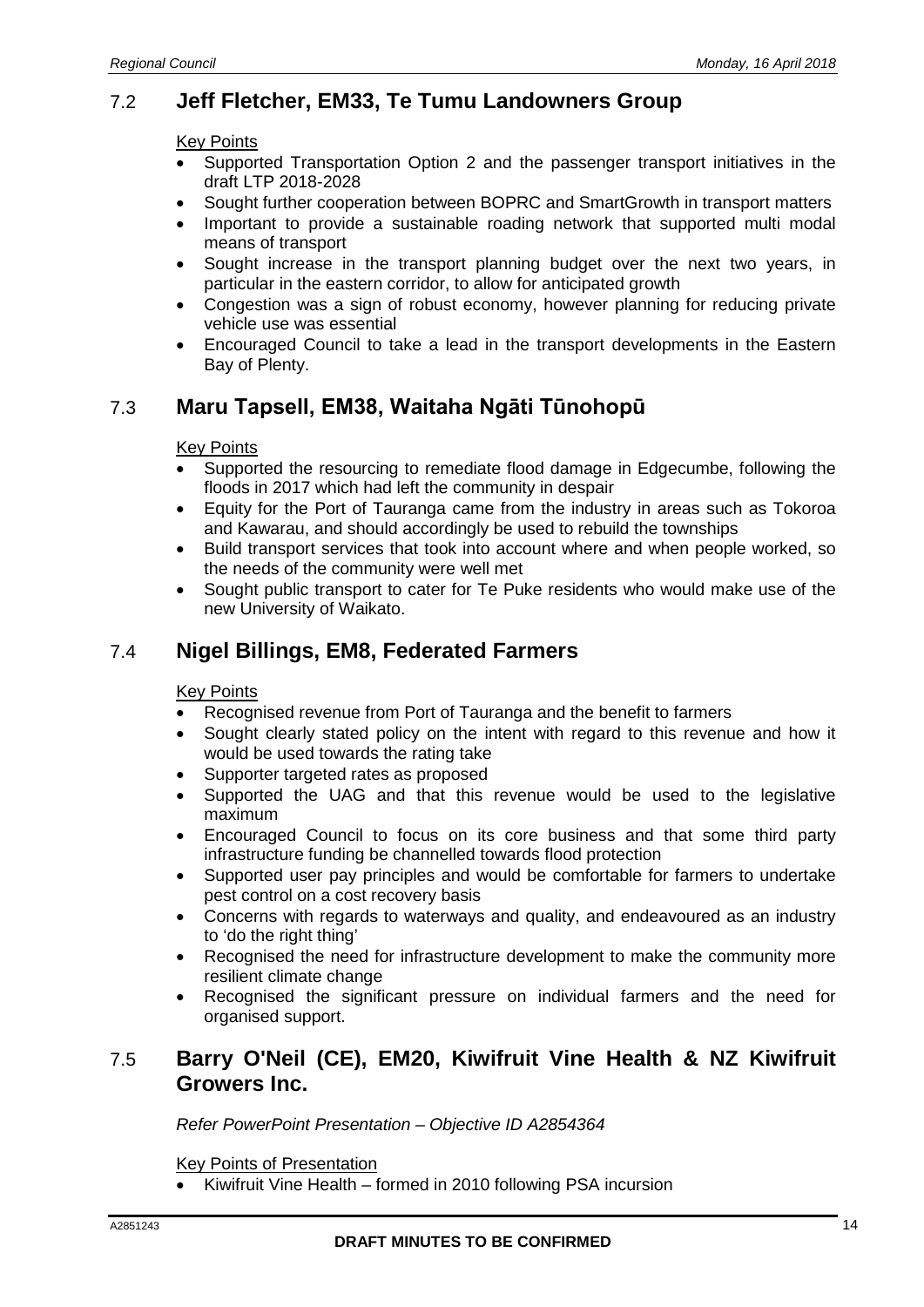- NZKGI formed in 1992
- Kiwifruit provided 20-30% of the regions GDP
- The major issues Wild kiwifruit
- Wild kiwifruit Te Puke
- Wild kiwifruit Lower Kaimais
- Aerial surveillance: 2016-187 major infestations in the Te Puke area
- 2017 calendar year
- Positive cost benefit
- KVH & NZKGI requests:
	- Adopt Option3: Increase resourcing to allow all programmes with positive cost benefit to process
	- Continue the partnership for funding wild kiwifruit control
	- Would like Council to continue to match the industry contribution
- Additional submission points:
	- Co-fund wild kiwi fruit research
	- Council to continue support MPI for new incursion pests
	- Continue to manage woolly nightshade
	- Council to continue supporting the biosecurity 2025 initiative
- KVH & NZKGI thank BOPRC for support and partnership.

#### Key Points

- Kiwifruit industry contributed 60% of funding towards wild kiwifruit management
- Wild kiwifruit infestation was at this stage mainly an issue in Te Puke
- When clearing wild kiwifruit, any woolly nightshade would be removed at the same time
- As wild kiwifruit also occurred in Tauranga, ratepayer contribution was justified
- Supported expecting landowners to control woolly nightshade on private land
- The cost to the wider community if a fruitfly infestation occurred, meant a proactive approach towards regional control of woolly nightshade was important
- Wild kiwifruit was lifted/stacked off the ground to prevent re-rooting and allow for native plants to re-establish
- Typically, the surrounding nature meant relying on landowners to manage wild kiwifruit was often not viable due to the need for professional services and specialised equipment
- Introduced insect control of woolly nightshade had been partially successful.

Chairman's Comment:

Asked presenters to ensure BOPRC staff fully appreciated the significant threat by woolly nightshade as the preferred habitat for the fruitfly.

# **Adjournment**

The meeting adjourned at 10.40am and reconvened at 11.00am.

# 7.6 **Peter Maddison, EM13, KatiKati Taiao Charitable Trust and EM58, Uretara Estuary Managers Inc.**

- Climate change and extreme weather events meant long-term infrastructure planning was required
- Recent surveys of freshwater biodiversity indicated that chemical pollution in particular from the horticultural sector caused significant damage to the waterways and its inhabitants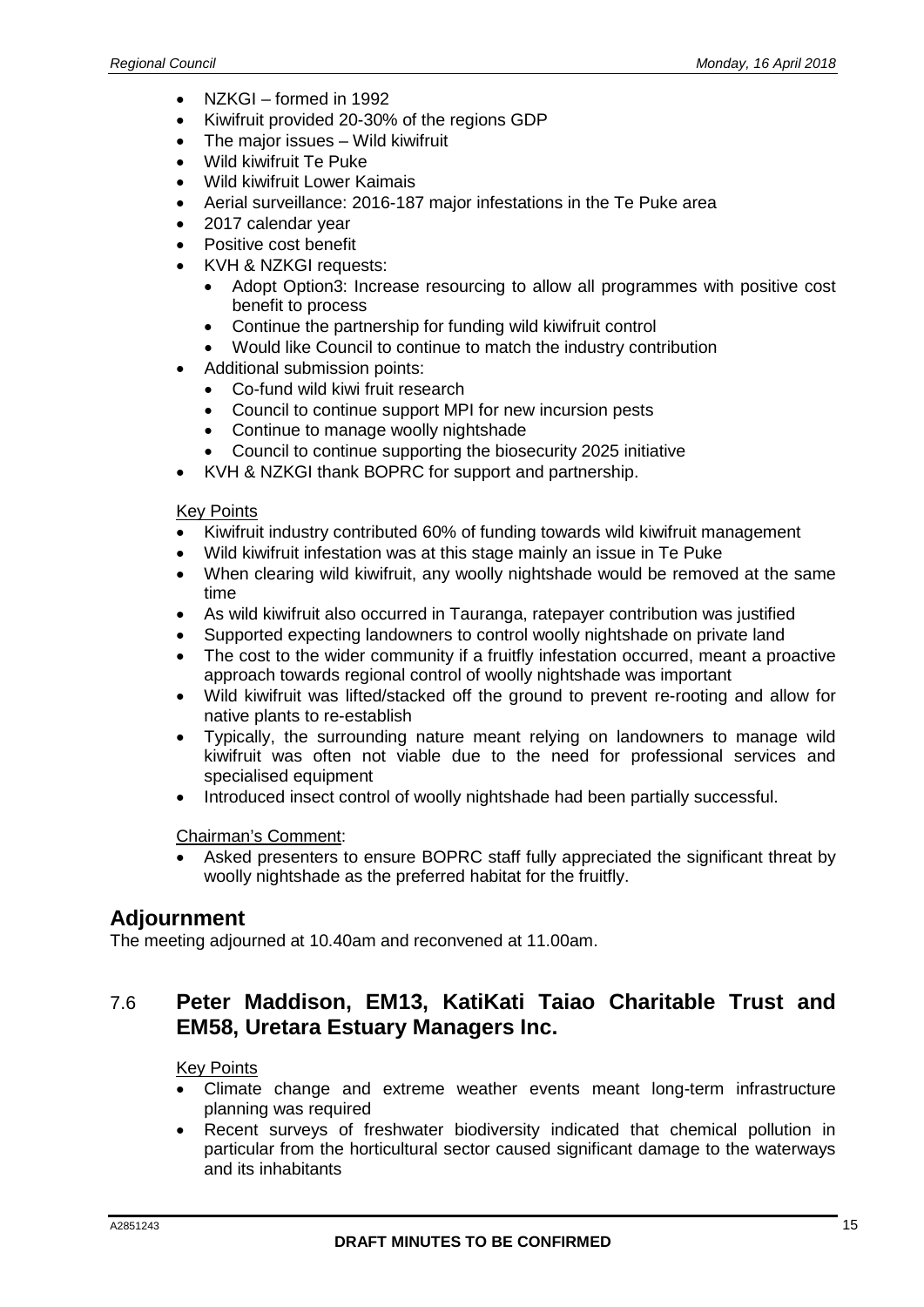- Sought a long term plan from Council to address the issue of nutrients entering the harbour
- Encouraged soil improvements and planting that would minimise the need for use of chemicals
- Queried if wastewater discharge was being monitored
- Important to think of the whole picture when managing pests, i.e. slugs and snails would flourish when their predators were minimised, which created a threat to plants.

# 7.7 **Kia Maia Ellis and Reon Tuanau, EM28, Ngāi Te Rangi**

#### Key Points

- Located within the Tauranga Moana rohe
- Small unit with two staff only [the presenters]
- Welcomed an opportunity to partner with Council
- Community Initiatives Fund (CIF) application:
	- Development with Rangatahi on environmental matters as succession planning for growing future leaders
	- Biosecurity initiatives, in particular management of Myrtle Rust; sought funding of kaitiaki to undertake work throughout the region
	- Suggested an agreement between Ngāi Te Rangi and Council in the monitoring and management of the harbour from a kaitiaki perspective
	- Kaitiaki monitoring would identify and target sites in the harbour where pollution was occurring on a regular basis
	- Sought funding towards RMA training for Iwi representatives to meet increasing demand for support from councils and developers in the resource consent process
	- Sought involvement in a wide range of Council processes
	- Recommended workshops with Iwi and Hapū across the region
	- Recognised the value of retaining Komiti Māori and Māori Councillors
	- Transfer of the Taniwha responsibility was a more complicated and lengthy process than originally expected
	- Climate change was a real issue and required planned mitigation
	- Sought funding to appoint a dedicated person to provide ongoing support to Hapū in the resource consent process.

# 7.8 **Keith Hay, EM46, Western Ward Rate Payers**

The Submitter did not appear.

# 7.9 **Arthur Flintoff, EM47, Ngā Potiki Resource Management Unit**

- Sought continued growth of the strong and positive relationship with Council
- Responsible and effective RMA management built strong communities
- Communication in a crisis was critical and the region's marae must be prepared
- Transport and agriculture were the major contributors towards carbon emissions
- Pests (plants and species) were widespread and damaging for the region, and management and education of the community for future control was essential
- Erosion was a real issue with some areas less tolerant than others
- Region was growing at a rapid rate and a robust integrated plan for sustainability and to build iwi responsibility in cooperation with Council was welcomed. However, this would require additional funding and resourcing
- Marae preparedness toolkit still required further development in areas such as carparking, transfer of food and resources, communication etc.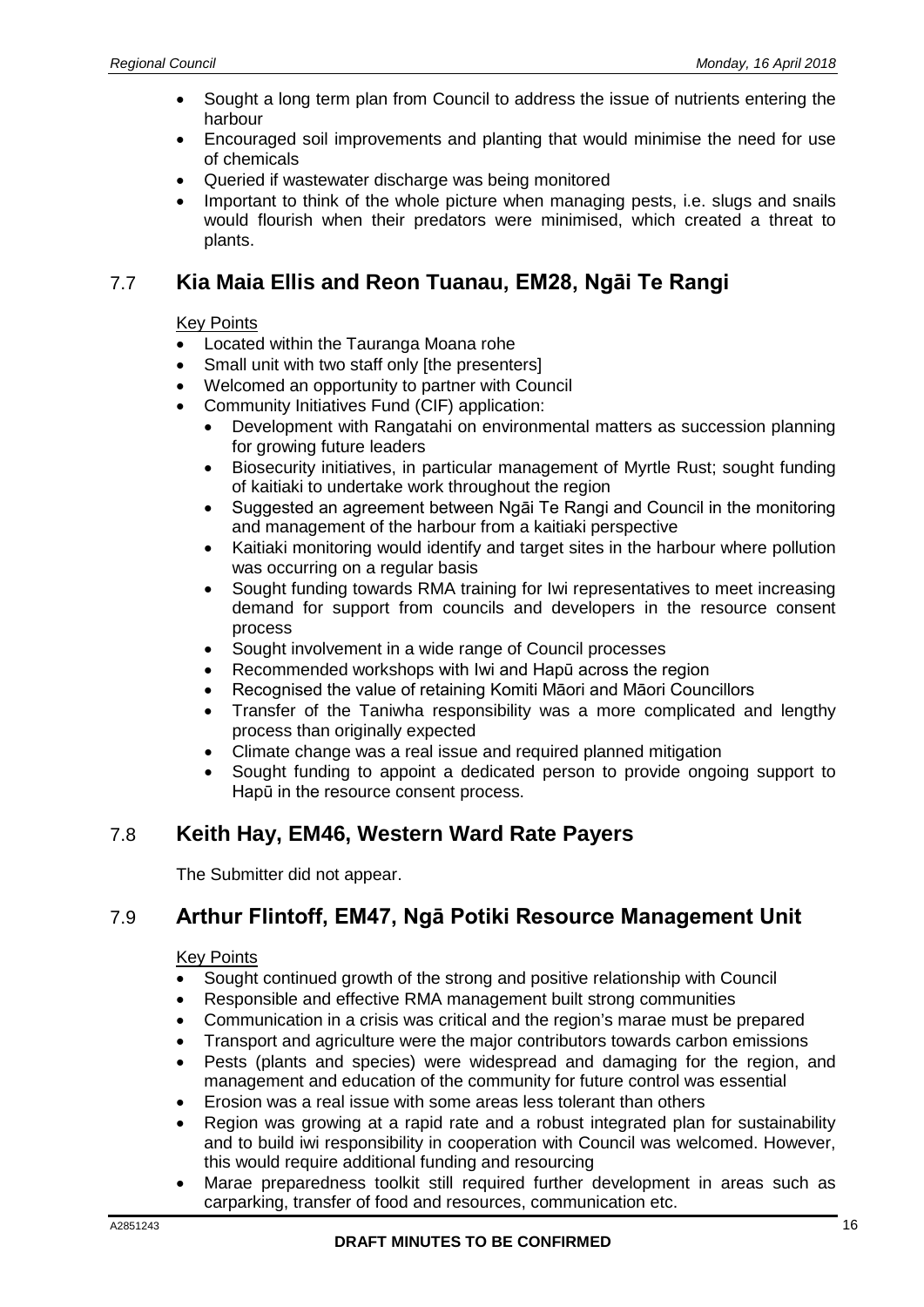# 7.10 **Raewyn Bennett, EM29, Ngāti Pikiao k Tai**

#### Key Points

- There was a lack of resourcing to provide assistance in council processes, however this was not well appreciated by the councils concerned
- Sought funding towards the development and implementation of a number of plans
- It was challenging to deal with resource consent applicants who had limited understanding of the RMA process and requirements
- Sought a user pay system for recreational 'boaties' who required significant monitoring by Council.

# 7.11 **Raewyn Bennett, EM55, Te Arawa Ki Tai Charitable Trust**

*Refer PowerPoint Presentation – Objective ID A2854361*

#### Key Points of Presentation

- Intro
- Flow chart showing the different programmes association with monitoring for the TAKT estuary re-diversion for which funding is sought
- Rangatahi Project
- Rangatahi Part 2
	- Socio-cultural effects that will be mitigated by development of kaitiaki
- Intermittent Monitoring Project
- Kura Kaupapa Māori Schools Project
- Eco warriors Waihere (video clip)
- Budget.

#### Key Points

- Established following the Rena disaster
- Sought support towards developing and implementing kaitiaki monitoring programmes.

### 7.12 **Emma Richardson, EM36, Discovery thru Nature**

*Refer PowerPoint Presentation – Objective ID A2851146*

#### **Key Points of Presentation**

- **Outcomes**
- Discovery through Nature Ltd (DTN)
- Estuary Monitoring at Matapihi by St Thomas More Catholic School
- What is the Project?
- Why is this Project Important?
- Teachers say
- What do Children and Parents Learn?
- What do the Teachers and the Wider Community Learn?
- How does this Project Continue to the Council Community Outcomes and Objectives?
- Measuring Effectiveness
- **Budget**
- Conclusion.

#### Key Points

• Had worked with children and home schools in an organised manner since 2016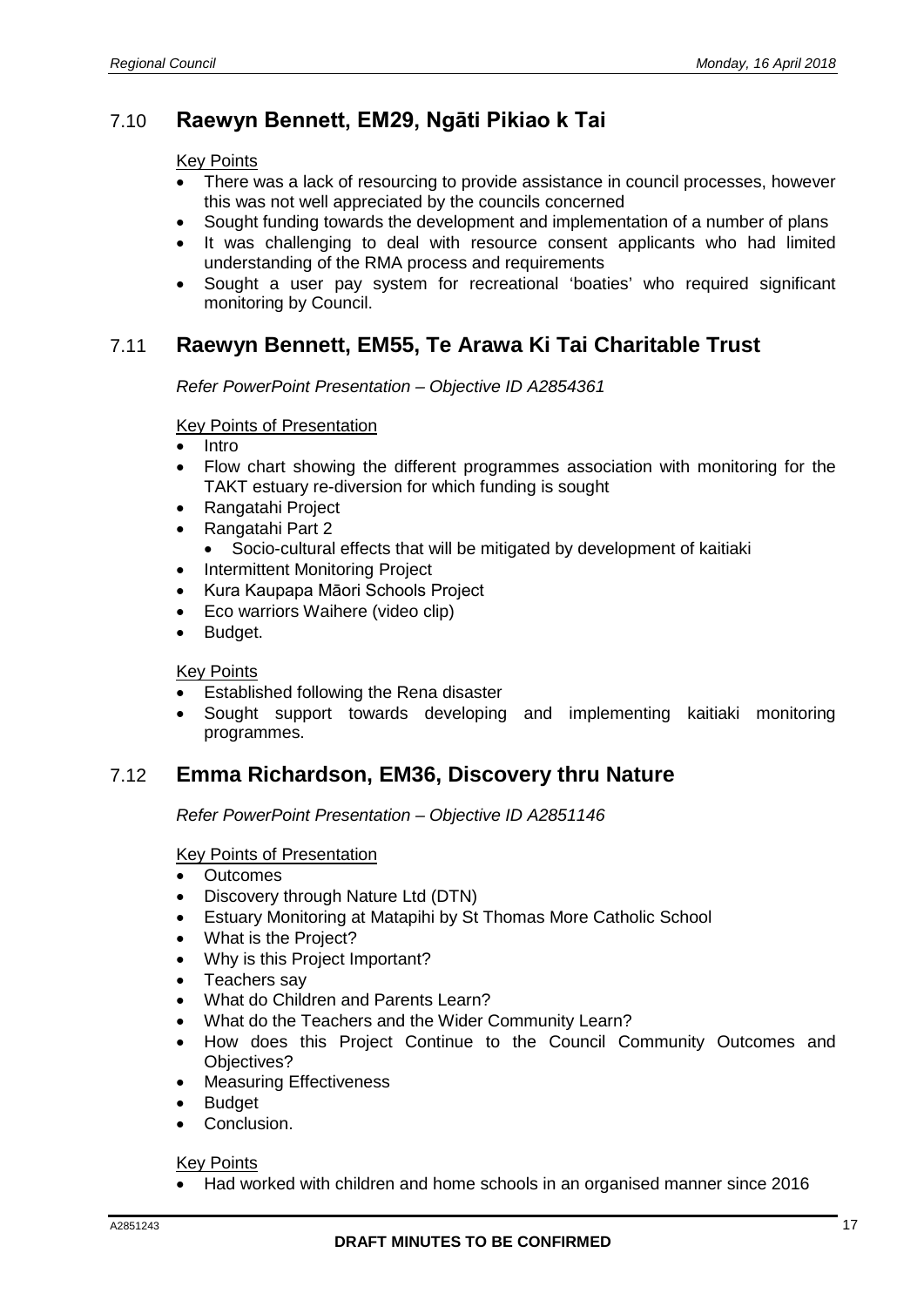- Wanted to extend the estuary monitoring to 10 schools over the next three years and required funding for this to be possible
- Schools would choose a nearby waterway for the monitoring
- Hands-on, real and ongoing experience in the children's' local area
- All ages of pupils were involved and worked together
- Currently self-funded with a small contributions from the schools
- Would also approach Central Government for funding
- The \$56,000 budget was for a period of three years
- Spent approximately one week per month for two schools
- Background as a lecturer within marine sciences
- Had approached the House of Science for possible collaboration.

### **Adjournment**

The meeting adjourned at 12.30pm and reconvened at 1.10pm

# 7.13 **Ken Collings, EM51, Tga Rotary Centennial Trust**

#### Key Points

- Sought a Memorandum of Understanding between BOPRC, TCC and Tauranga Rotary Centennial Trust for the restoration and management of the Kopurererua Valley Reserve
- Suggested the development of Develop an Action Plan that would best meet the aspirations of all stakeholders, including Ngai Tamarawaho
- Sought funding towards the realignment of the Kopurererua Stream as a flood (and sediment) mitigation initiative, as well as funding to improve biodiversity in the Valley.

### 7.14 **Jim Hitchcock, Ray Hayward, Rick Burke and John MacIntosh, EM39, Ballance Farm Environment Awards**

Read **tabled item 5** in full.

#### Key Points

- Recognised the strong relationship between Council and the Ballance Farm Environment Awards Committee
- The cost of implementing changes to become a sustainable farmer was off-set both financially and through the resulting support from Council
- Lifestyle blocks could be set up to promote sustainability
- Recognised the challenges involved in reaching and monitoring the significant number of lifestyle blocks vs the larger, established farming blocks.

Staff in Response to Questions:

• Monitoring of land conversion from larger farms to smaller life style blocks was reflected in Council's water management plan and provided essential information for future water plan changes.

# 7.15 **Kristen Price, EM41, Toimata Foundation**

*Refer PowerPoint Presentation – Objective ID A2854363*

#### Key Points of Presentation

- Toimata Foundation
- BOPRC was an early adopter of Enviroschools back in 2002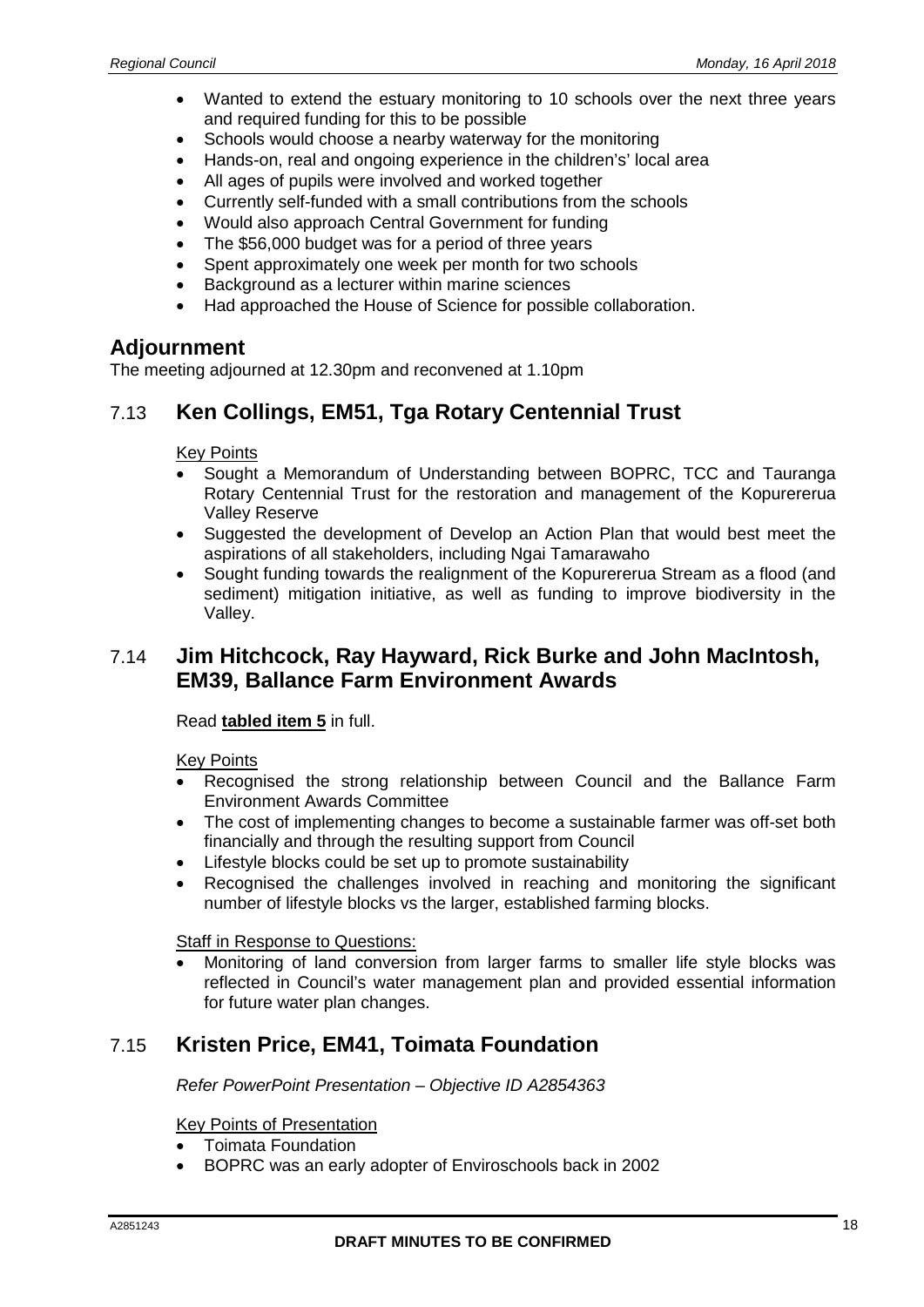- In 2018 declining investment from BOPRC means Enviroschools is not viable under the current arrangement
- Enviroschools is specifically designed to meet Local Government outcomes
- A 20-year track record and backed by a 5-year research and evaluation programme
- Collective impact model offers value for councils councils provide cornerstone investment: 20-25% of the total
- Enviroschools has long-term relationship with councils nationwide
- Regional comparisons
- 2017 Enviroschools Census low return rate is indicative of issues with Enviroschools in the Bay
- Does BOPRC want to invest in the ongoing development of Enviroschools and play the role of the lead agency in the region
- If yes  $-$  key factors for success.

#### Key Points

- Enviroschools worked with teachers, caretakers and Board of Trustees to create a sustainable, environmental way of thinking that was reflected in the way the school operated
- Bay of Plenty were one of the few areas where territorial authorities were not involved with Enviroschools
- Enviroschools currently received Central Government funding, which was used for research and development on a national level.

# 7.16 **Richard Comyn, EM56, Te Puna Heartlands Inc.**

#### Key Points

- Community plan was a result of extensive consultation and should align with the Hapū management plans
- Considered that there had been a lack of consultation in the pre-draft development of the Long Term Plan 2018-2028
- Recognised Council's contribution towards wastewater management plans
- Suggested that Council explore developing the Te Puna side of the Wairoa River (between the Wairoa Bridge and the harbour) as a reserve, recognising that it was flood prone at times.

# 7.17 **Cathryn McCulloch and Zane Jensen , EM35, Sport BoP**

#### Key Points

- Recognised the ongoing support and positive relationship between Council and Sport BoP
- A number of sporting activities took place in freshwater environments and within regional parks
- Met regularly with Sport NZ relationship managers
- Bay Oval was now recognised as a national sports venue.

### 7.18 **Bill Hewitt, EM7, EECA - Energy Efficiency and Conservation Authority**

- Supported the continuation of the clean heat targeted rates scheme
- Attempted to look after lower income residents as part of the warmer, healthier homes initiatives and suggested that Council be involved in targeted rating towards this
- Noted that introduction of a targeted rate for this purpose would require public consultation and could accordingly not be considered as part of this LTP.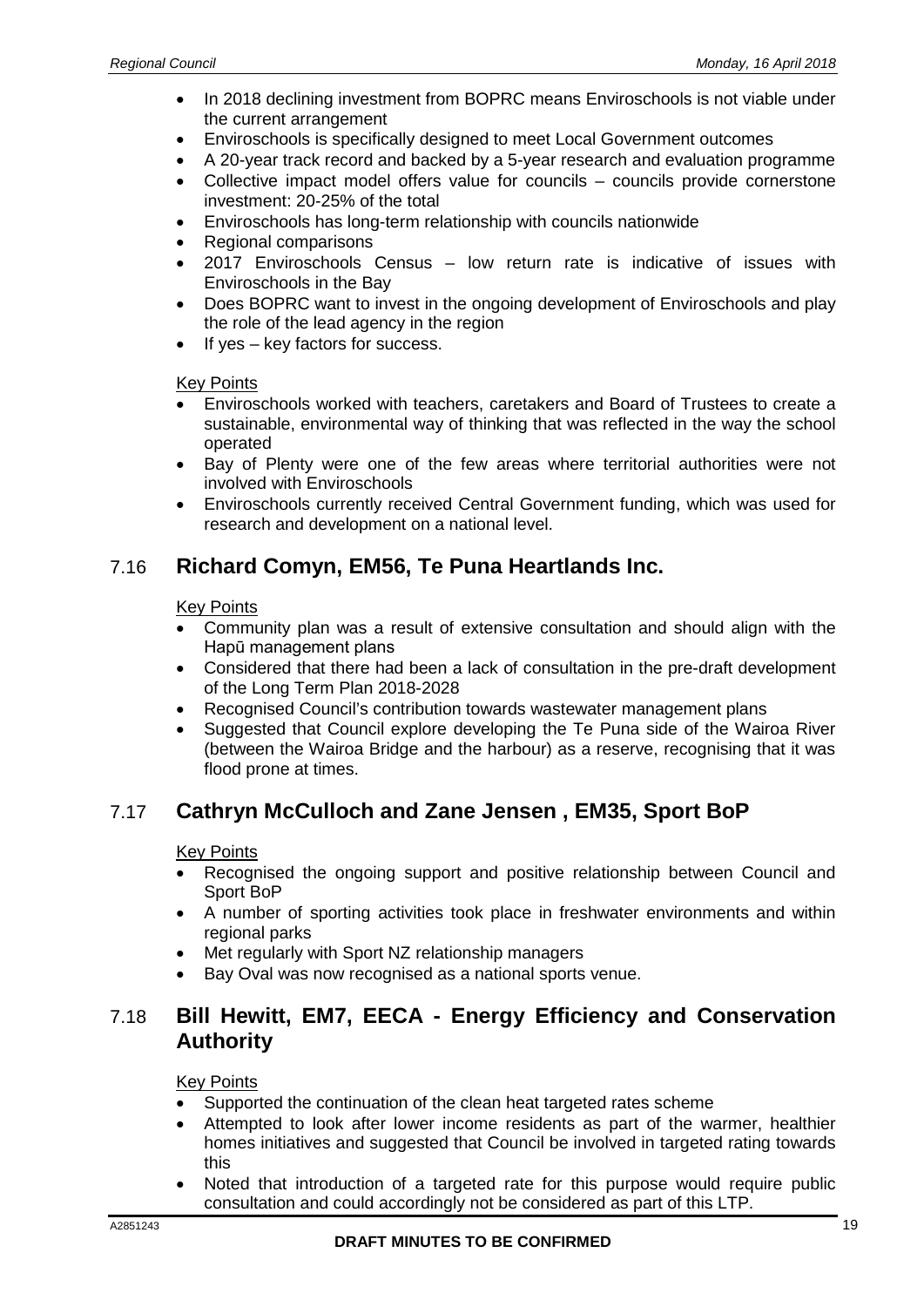## 7.19 **Nessie Kuka, EM97, Nga Hapū no Ngā Moutere o Matakana me Rangiwāea**

Lodged an application for the Community Initiatives Fund (CIF) – **tabled item 6**

Key Points

- Presented the late CIF application, which came in addition to the LTP submission in the agenda
- Matakana Care Group, while still in its infancy, was experiencing significant support by the local community
- Sought more sustainable approach to kiwifruit growing to align with the values within the Hapū Management Plans.

**That the Regional Council:**

**1 Accepts the late application to the Community Initiatives Fund (CIF) from Nga hapū no Ngā moutere o Matakana me Rangiwāea**

> **Leeder/Thompson CARRIED**

### 7.20 **Mark Wassung, EM70**

The Submitter had withdrawn from speaking and instead provided **tabled item 7**

# 7.21 **Mayor Garry Webber, Matthew Leighton, Vivienne, Gary Ellis and Webber, EM22, Western Bay of Plenty District Council**

Key Points

- Supported the user pay approach and encouraged further developments in this area
- Increased land values in Western Bay of Plenty meant increased contribution by its ratepayers, however recognised the social impact of doing so
- Supported the investment in public transport, which complimented the park and ride investments by WBOPDC
- Supported the investments within biosecurity
- Sought continued funding of the Surf Life Saving service
- Sought funding towards connection of the Otawhiwhi Marae to the reticulated waste water system
- Sought support towards the Tahataharoa site, as it was culturally significant to Pirirakau. WBOPDC wanted the site to be available for public access; for wetland restoration and, potentially, for part of the Omokoroa to Tauranga cycleway.

Action for Staff:

• Provide information regarding progress on the Otawhiwhi marae water reticulation connection.

# 7.22 **Buddy Mikaere, OL134, Ngai Tamarawaho Environmental Unit**

Key Points

• Sought review and rethinking with regards to congestion and traffic concerns, in particular between Tauranga and Mount Maunganui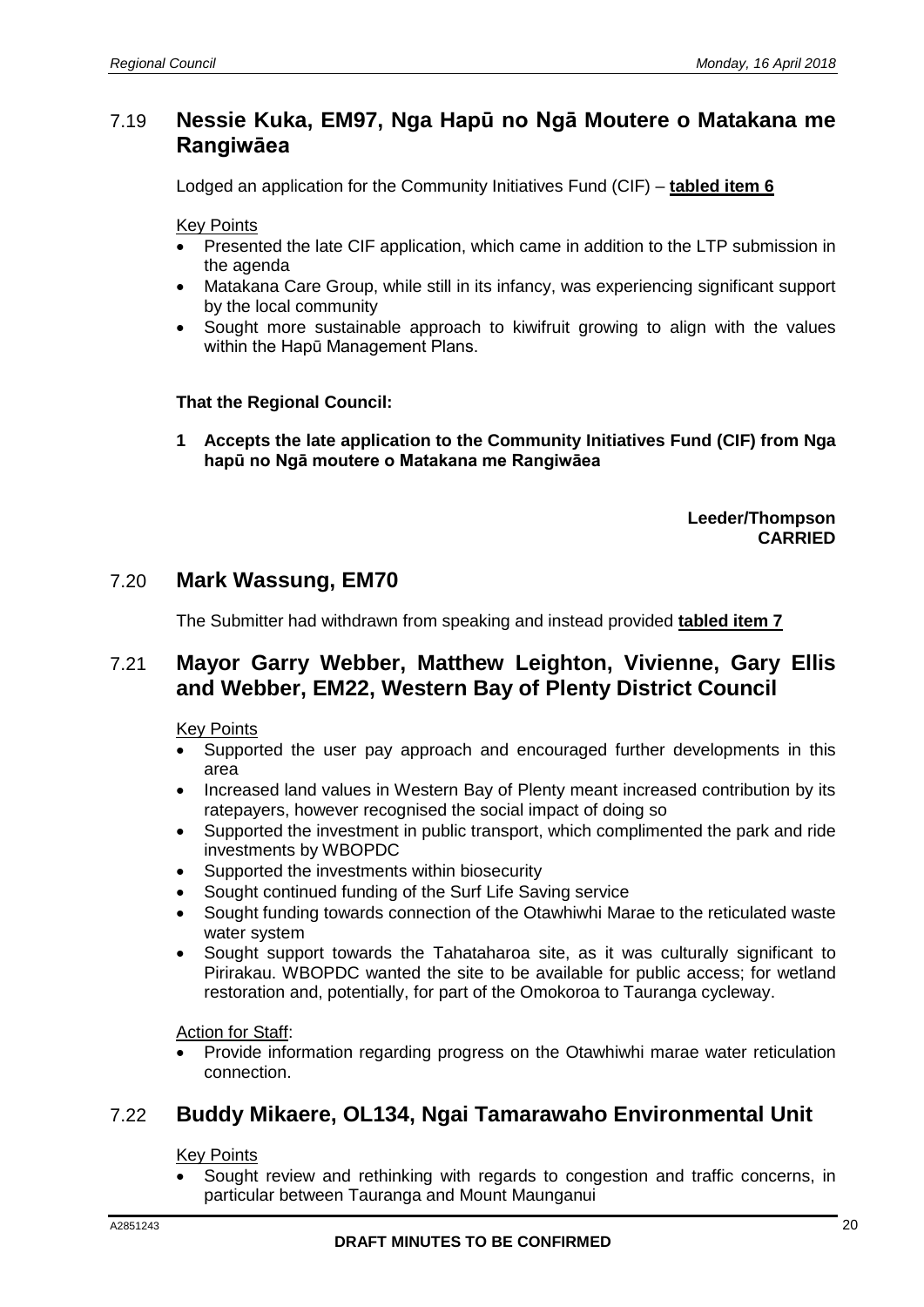- Suggested the establishment of a commuter ferry service across the harbour to reduce road congestion
- Encouraged co-ordination between the various organisations addressing weed/pest control, e.g. for woolly nightshade, to minimise the associated costs
- Concerned regarding sediment deposits into the harbour which occurred beyond the subdivisional stage and into the building stage, and encouraged Council to support TCC during the second stage
- Encouraged establishing alternative power sources, e.g. solar panels, for marae as part of emergency management preparation
- Sought Council's support towards the museum, forming part of TCC's current Long Term Plan.

# **The meeting adjourned at 2.45 pm**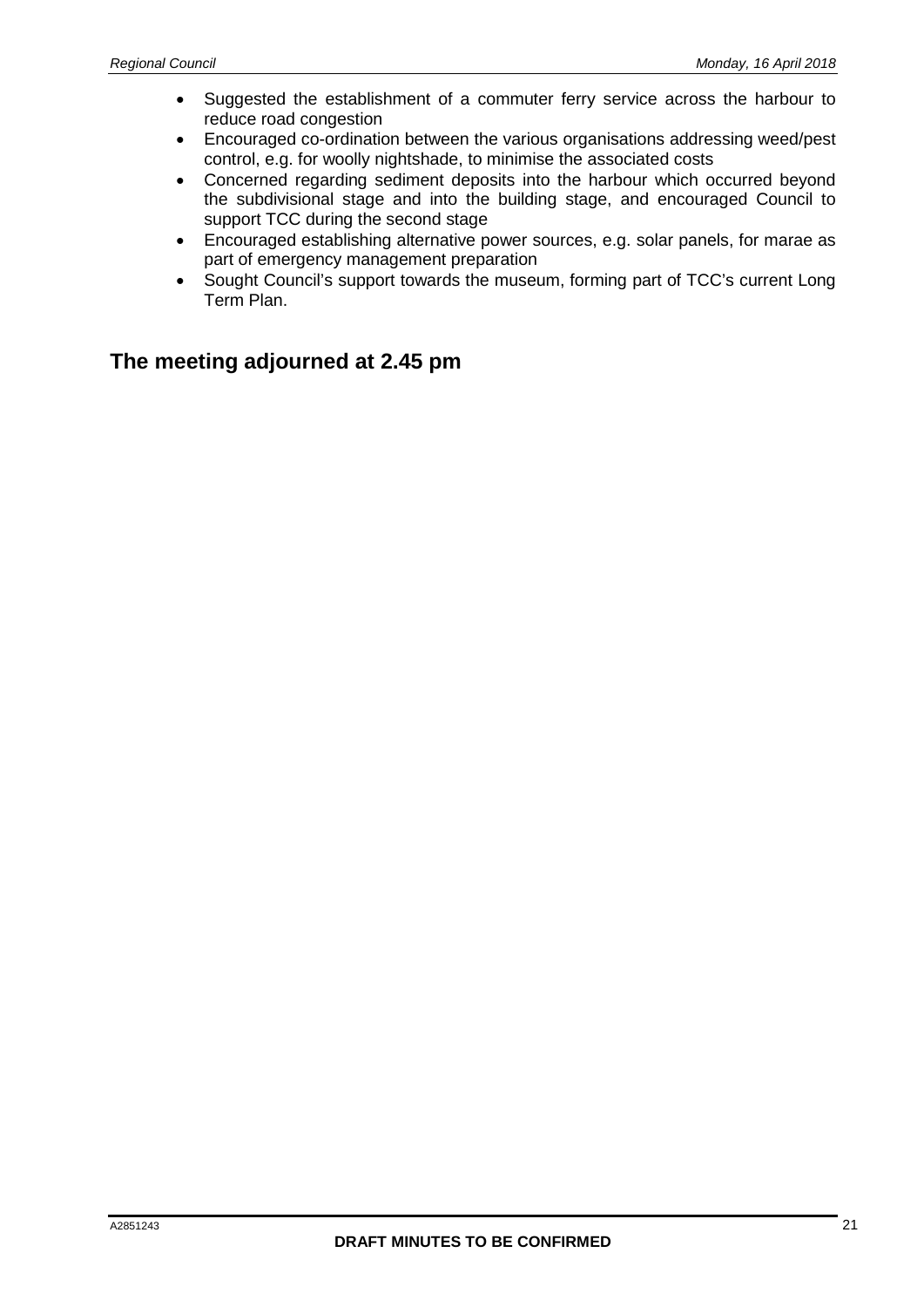# **Minutes of the Regional Council Reconvened Meeting held in Whakatāne Baptist Church, 67 Keepa Road, Whakatāne on Thursday, 19 April 2018 commencing at 9.30 a.m.**

| <b>Present:</b>         |                                                                                                                                                                                                                                                                                                                                                                                                                                                                                                                                                                                                                 |
|-------------------------|-----------------------------------------------------------------------------------------------------------------------------------------------------------------------------------------------------------------------------------------------------------------------------------------------------------------------------------------------------------------------------------------------------------------------------------------------------------------------------------------------------------------------------------------------------------------------------------------------------------------|
| Chairman:               | D Leeder                                                                                                                                                                                                                                                                                                                                                                                                                                                                                                                                                                                                        |
| <b>Deputy Chairman:</b> | J Nees                                                                                                                                                                                                                                                                                                                                                                                                                                                                                                                                                                                                          |
| <b>Councillors:</b>     | T Marr, L Thurston, P Thompson, D Love, N Bruning, A Tahana, W<br>Clark, S Crosby, K Winters, A von Dadelszen, M McDonald                                                                                                                                                                                                                                                                                                                                                                                                                                                                                       |
| In Attendance:          | M Macleod (Chief Executive), M Taylor (General Manager<br>Corporate Performance), J Graham (General Manager Corporate<br>Solutions), F McTavish (General Manager Strategy & Science), B<br>Crabbe (Acting General Manager Integrated Catchments), S Hey<br>(Manager Chief Executive's Office), A Williams (Planner), G<br>Howard (Corporate Planning Lead), K Gosling (Community<br>Engagement Team Leader), S Hohepa (Māori Policy Advisor), E<br>Sykes (Community Engagement EEF Coordinator), P Sisam<br>(Communications Partner), K O'Brien (Strategic Engagement<br>Manager), S Kameta (Committee Advisor) |
| <b>Apologies:</b>       | J Cronin                                                                                                                                                                                                                                                                                                                                                                                                                                                                                                                                                                                                        |

# 1 **Karakia**

Cr Tahana opened the hearing with a karakia that acknowledged staff member, the late Arch Delahunty.

# 2 **Apologies**

# **Resolved**

**That the Regional Council:**

**1 Accepts the apology of Councillor John Cronin tendered at the hearing.**

**Leeder/Thompson CARRIED**

# 3 **Hearing of Submitters –** *Continued*

# 3.1 **Gerard van Beek, EM49**

*Refer PowerPoint Presentation Objective ID A2857890.*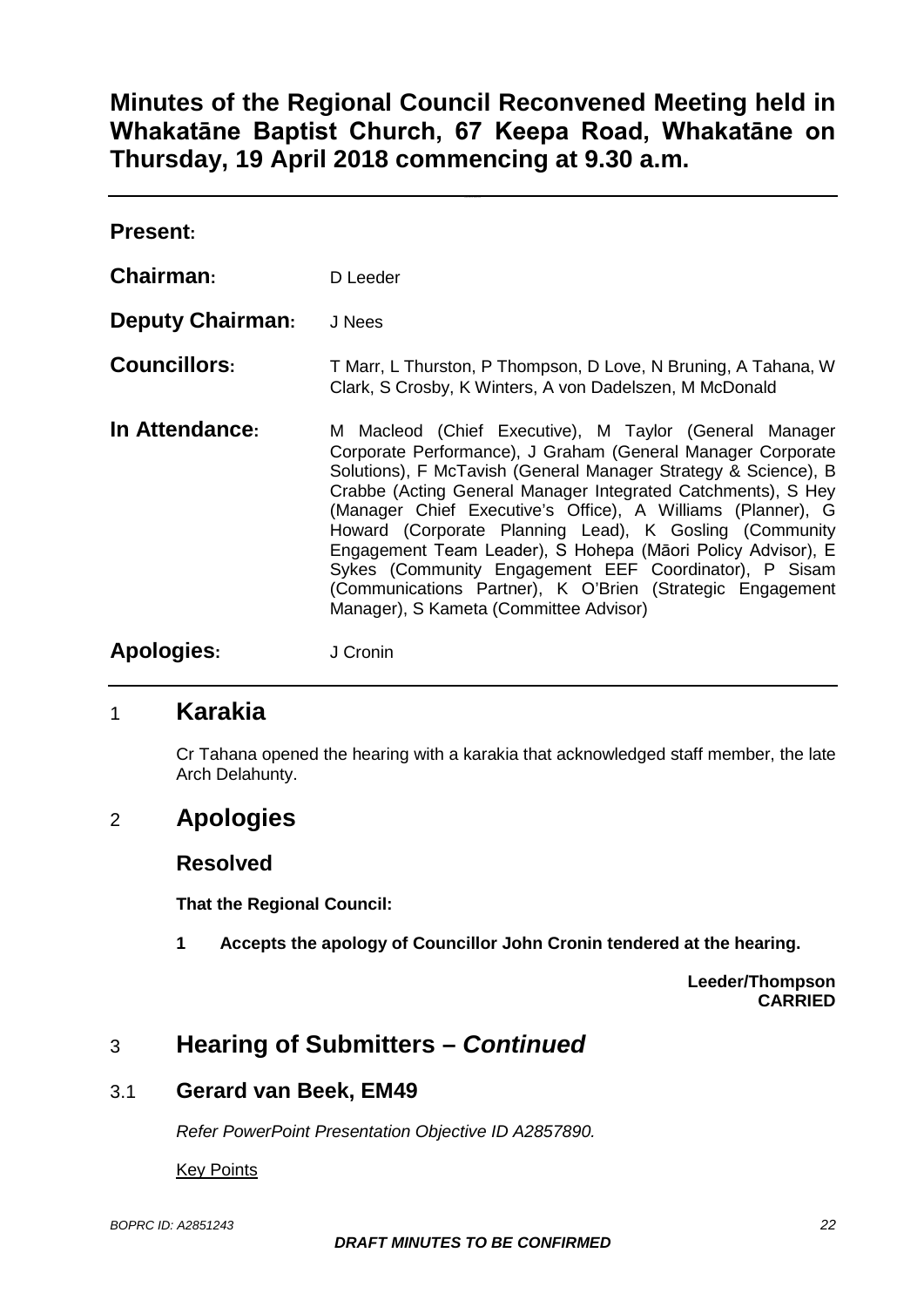- Sought improved management of the Whakatāne River by reducing the use of willow trees for bank stabilisation and better management of sediment build-up;
- Taneatua Community was highly sensitive to flood waters, with 2004 and 2017 flooding in the Taneatua township and at Pekatahi Bridge highlighted;
- Considered Regional Council's practice of utilising willows for bank stabilisation had consequential effects with sediment accumulation and raised river banks restricting river channel capacity and impacting flood levels;
- Requested Council use something else other than willows and to consider making the Pekatahi Bridge longer and for part of the causeway to be removed or made less dominant;
- Similar issues existed for the Rangitāiki and Tauranga Rivers and for appropriate consideration to manage river capacity flows;
- The location of oxidation ponds in Taneatua were in a high flood risk area.

# 3.2 **Ian Connor, OL120**

The Submitter had withdrawn from speaking.

### 3.3 **Mike van der Boom, OL52**

The Submitter had withdrawn from speaking.

# 3.4 **Wini Geddes, OL188**

Ms Geddes read **Tabled Item 8** in full.

#### Key Points

- Requested improved guidelines and engagement with tangata whenua groups in relation to CDEM response and recovery
- The Reid Canal Floodway Bifurcation Project had not considered the significant impact on neighbouring residents and properties, who were concerned for their personal safety, properties, tūrangawaewae and cultural significance of wāhi tapū
- Requested the Reid Canal Project cease for other options to be considered
- Sought Regional Council support for a gazetted name change of Thornton Hall Road to Okōrero, the area for which it is known by hapū and Iwi.

# 3.5 **Richard Hamer, OL64**

The Submitter had withdrawn from speaking.

### 3.6 **Wayne Aramoana/ Maude Edwards, OL193, Te Upokorehe Iwi**

The Submitter had withdrawn from speaking.

# 3.7 **Christopher Clarke, OL164, Te Mana o Ngati Rangitihi Trust**

The Submitter had withdrawn from speaking.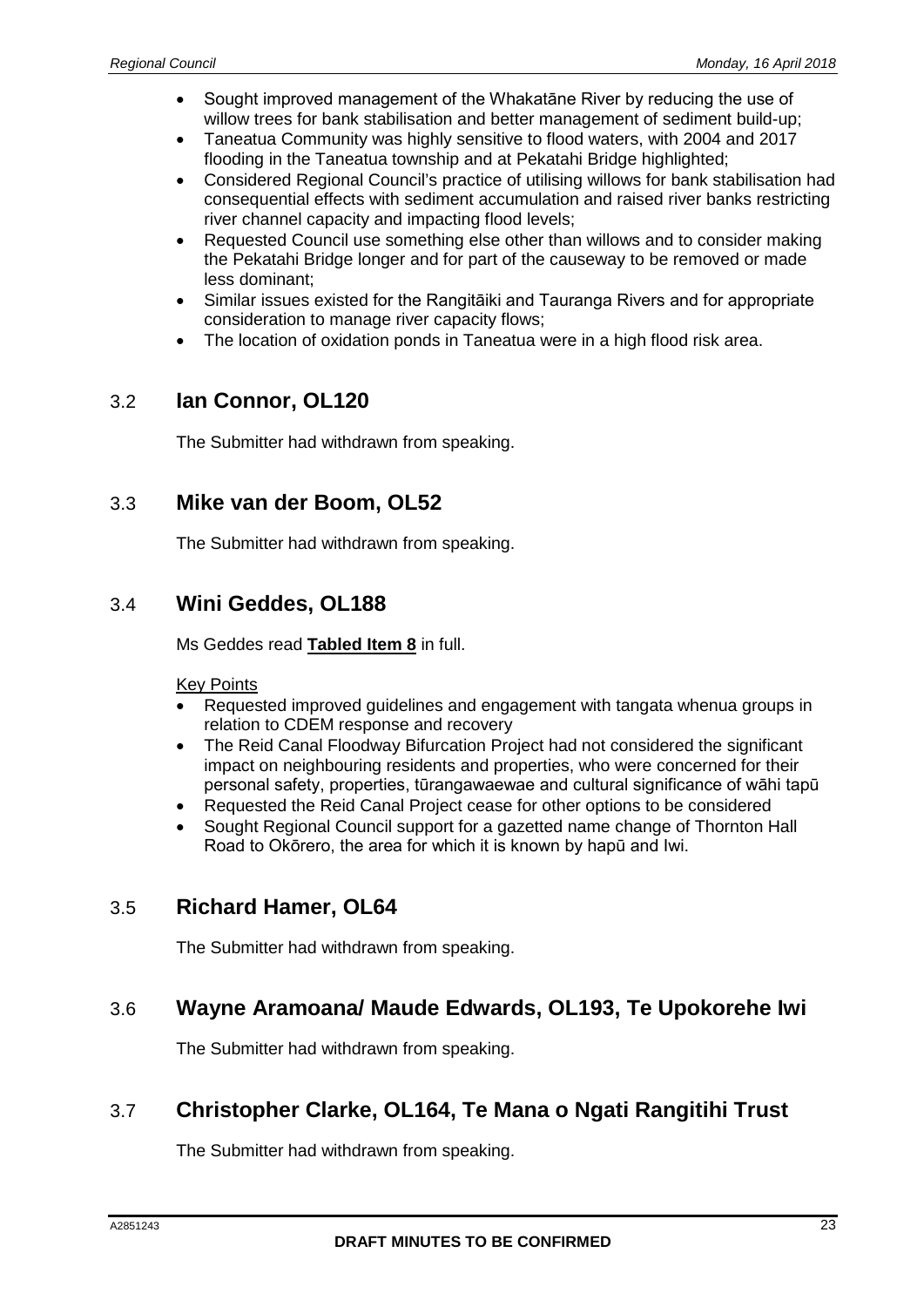## 3.8 **Vicki Richards**

#### Refer **Tabled Item 9**.

#### Key Points

- Presented on behalf of the Edgecumbe Collective who were overseeing development of Edgecumbe's Community Plan
- Priority goals were to implement the red stickered residents' ideas for the new green space, erect a jetty/pontoon to provide safe access to the river, construct an iconic/super-loo and develop a youth strategy and other long term recreational projects
- Requested Council confirm its current plan and process for the new green space, support and provide financial commitment to implement red stickered residents' ideas for the new green space, and support a jetty/pontoon to provide safe access to the river.

Ms Richards thanked Council, in particular Māori Policy Advisor Sandy Hohepa and the Strategic Engagement/Community Engagement teams for their support at community events.

Whakatāne District Council Recovery Manager Barbara Dempsey who was in attendance with Ms Richards advised that Whakatāne District Council supported the submission and acknowledged the work of Ms Richards and the Edgecumbe Collective.

### 3.9 **Mate Heitia, OL177 & EM92, REKA Trust**

#### Key Points

- Chairperson of REKA Charitable Trust which was established in 2008
- Launched projects with marae in Whakatāne and at Ruatahuna focusing on food production, recycling and sustainable living, followed by further projects launched in 2013 with two local kura kaupapa Maori (Te Kura o tea Paroa and Te Kura Kaupapa Maori o Te Orini) focusing on maru kai and food forest production.
- Projects were supported by EEF Funding, Maori Policy support and backed by NZ Health Research Council research
- Had launched REKAWhenua project focusing on Iwi food sovereignty
- Working with Maori Land Owners to reconnect them to their whenua to learn about sustainable, healthy living through land development opportunities and sustainable food production
- Seeking a CIF grant to support the REKAWhenua project to develop food production on Māori land within the township
- Iwi and hapū were a significant part of the community, who were struggling with health and poverty, which made this an important kaupapa to support
- A key outcome of the project supported cleaning up the river and waterways
- Supported inclusion of an ecologist and scientist to be part of all rivers and drainage activity to assist with clean-up of waterways and water and land management practices
- Thanked Regional Council for prior EEF funding and staff support.

# 3.10 **Linda Conning, EM2, Eastern BOP Branch Royal Forest and Bird Protection Society NZ**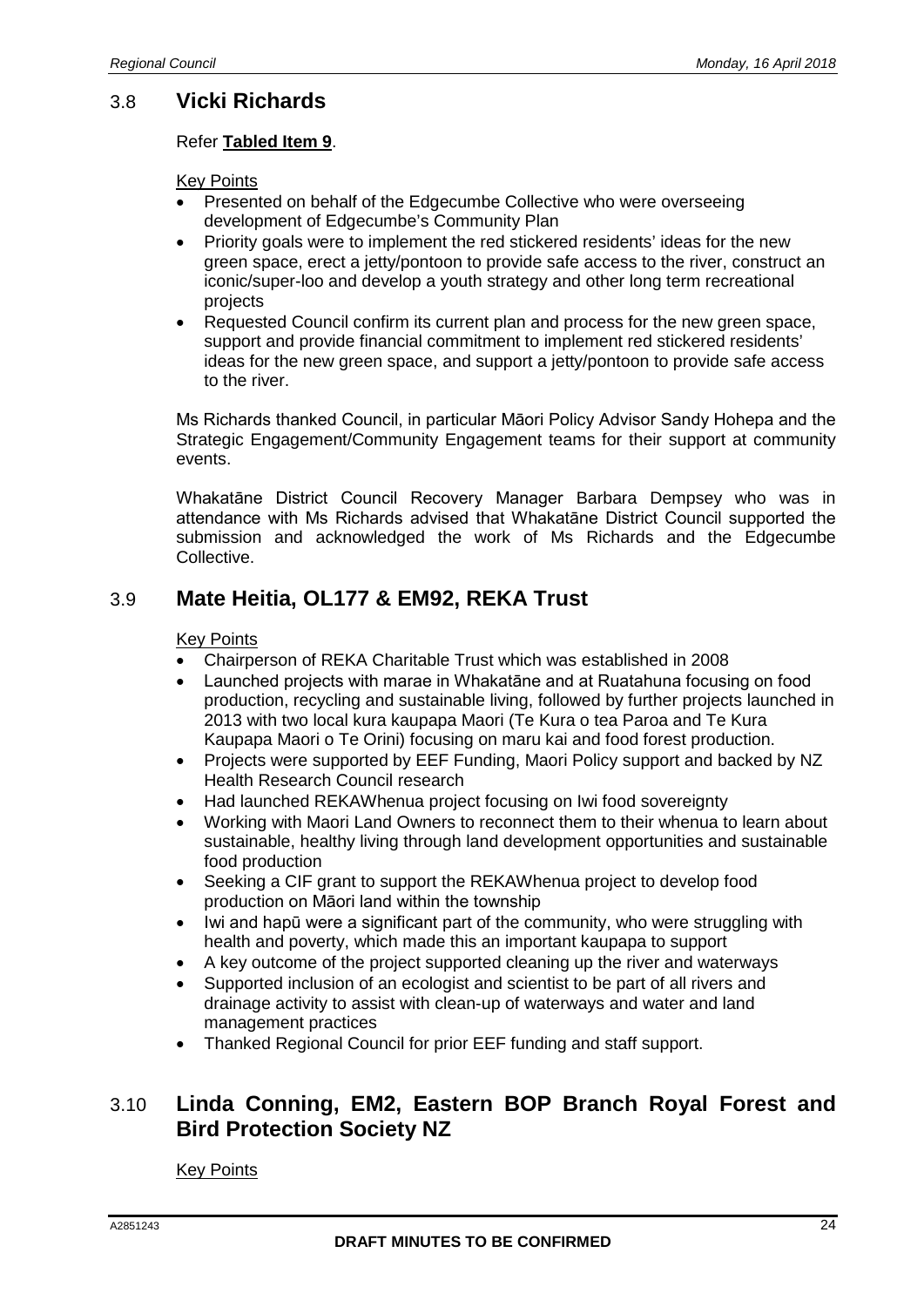- Needed more integrated planning between regional and district plans to provide for climate change as an overarching issue. As an example, Ms Conning referred to Edgecumbe's flood history and questioned why floor levels had not been raised to provide the community with greater resilience
- Wanted Council to take leadership and implement catchment plans that include mitigation of effects to the community and infrastructure
- Considered further budget and resource was needed to control wallaby and pest plants with Option 3 preferred. Supported any forms of control to eradicate wallaby and to educate and engage the community on biosecurity
- Appropriate budget was needed to support high value biodiversity
- Council should support infrastructure funding that improved the environment and urged Council to support community irrigation schemes and wastewater upgrades, which came at a high cost to community
- Urged Council to be creative and plan ahead to fix Tauranga's increasing transport issues
- Improved engagement was needed with people living in flood prone areas on how to reprioritise and reconfigure communities to ensure they were protected.
- Did not think communities were aware of the significant cost of river schemes and flood damage and recovery repairs.

# **Adjournment**

The meeting adjourned at 10.43am and reconvened at 11.05am.

# 3.11 **Mayor Tony Bonne, Deputy Mayor Judy Turner and General Manager Planning, Regulatory and Corporate Services David Bewley, EM89, Whakatāne District Council**

Key Points

- Requested Council review its targeted rates for Whakatāne District and high deprivation areas where affordability was real. Suggested equalising rates for smaller communities that could not afford high rates hikes, so those communities pay the same across the board. Viewed the proposed targeted rate for public transport could also be looked at if a full rating review was undertaken
- Sought Council's continued support for wastewater solutions for Matatā, Edgecumbe, Whakatāne and Taneatua
- Awatarariki Fanhead was a major challenge and Central Government was engaging on a solution.
- Noted the main focus for coastal protection at Matatā was to the protection of life, which experts said could not be mitigated
- Supportive of the river bank sustainability review and urgent focus on sustainable and affordable solutions with collaboration of both councils
- Suggested a more strategic and holistic approach be taken in utilising investment returns to fit the nature of the communities served.

# 3.12 **Mayor John Forbes, Chief Executive Aileen Lawrie and Engineering and Services Manager Ari Erickson, EM62, Ōpōtiki District Council**

- Council's proposed targeted rate increase was a significant affordability issue for a small Ōpōtiki catchment community
- Acknowledged Council's contribution however, needed further assistance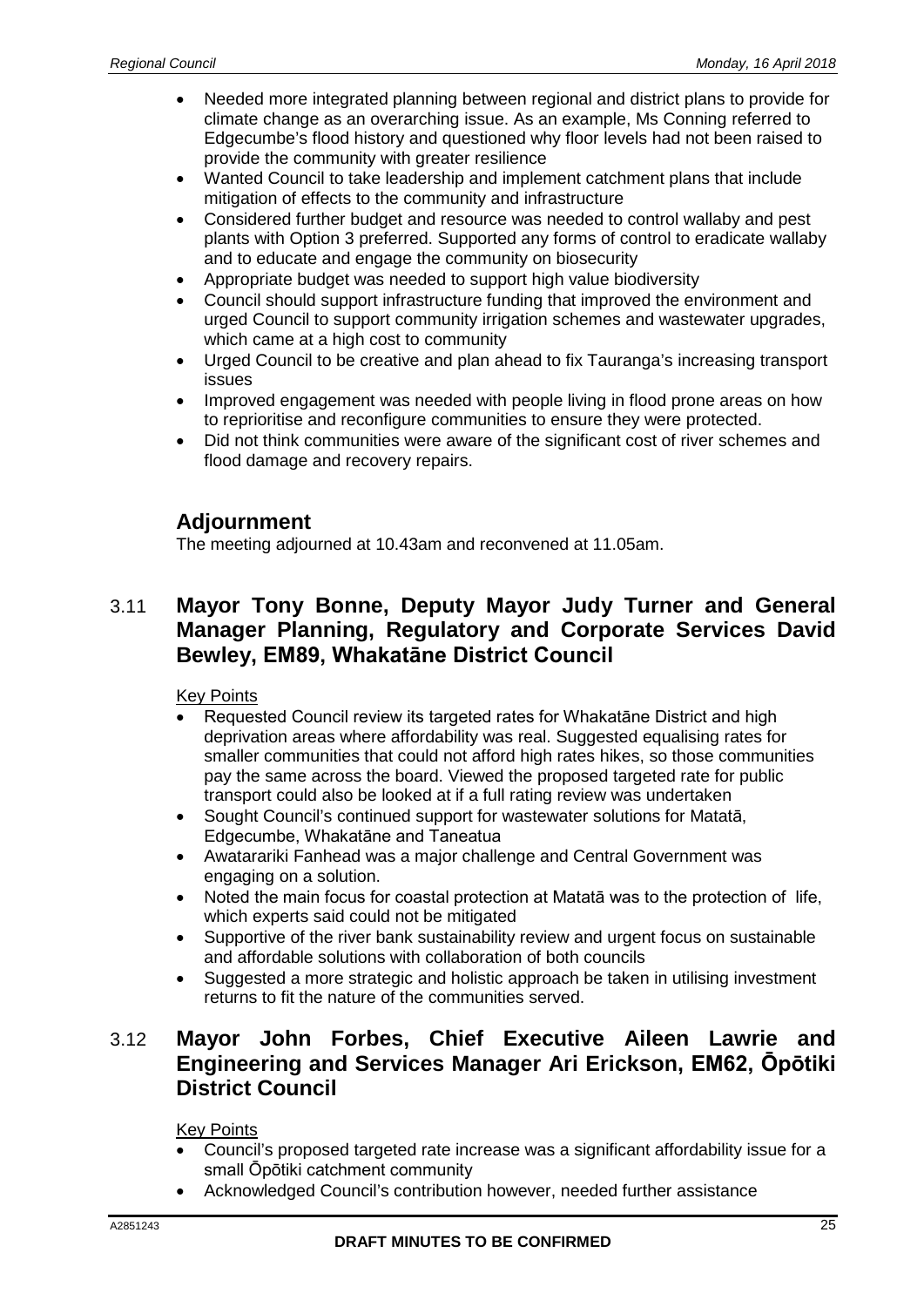- Sought consideration of how the Waioeka-Otara River Scheme was funded, noting a range of other values the scheme protect and the portion of Department of Conservation estate that was unrateable
- 100-year timeframe needed to manage climate change
- Sought support to undertake work to ensure Ōpōtiki District's groundwater resources and land use were managed appropriately
- Acknowledged the relationship Ōpōtiki District Council had with Council
- Supported a regional spatial plan to ensure regional overview of infrastructure, connectivity and identity across the region and the value of being part of a regional voice
- The percentage of non-rateable land within the Waioeka-Otara River Catchment included 51% in public estate (Department of Conservation), 19% Ahu Whenua Trust and 17% non-rateable. Ōpōtiki District provided access into the public estate
- Advised the community would be paying more in targeted rates for the river scheme than what it would be paying for town sewerage rates.

# 3.13 **Eva Herewini, OL10, Wairaka Community Board**

Refer **tabled Items 8-17** and slide photos.

#### Key Points

- Mātaatua Reserve had been a toxic contaminated site for 68 years and used by the public without any signage of contamination risk
- The non-notified resource consent (refer tabled item 8) had not been presented to the Wairaka community
- The site had had significant impact on the Wairaka community with health issues, sickness and loss of life
- The Wairaka residents and community wanted Council to address the sustainability of the environment and the impact on the community, with the removal of the dioxins from the reserve
- Wanted the waterways to be cleaned-up and eco-systems and wildlife replenished, which had diminished since the reserve had been filled
- Advised that test results undertaken at the reserve by Whakatāne District Council had confirmed elevated levels of PCP, Dioxins and Furans
- Prior to reclamation the area was known as the Taiwhakaea mudflats and was a waahi tapū to Iwi.

It was recommended that the submitter bring matters relating to health concerns to the attention of the Toi Te Ora Public Health Officer.

#### Staff in Response to Questions

• The site was under the control of the Whakatāne District Council and not under full control of Regional Council.

#### Action for Staff

• Further information to be provided to Councillors and reported through Komiti Māori.

# 3.14 **Ruth Gerson, EM6, Eastern Bay Villages: Te Kokoru Manaakitanga**

#### Key Points

• Goal was to look for solutions to relieve issues of isolation and vulnerability amongst senior members/kaumatua of the community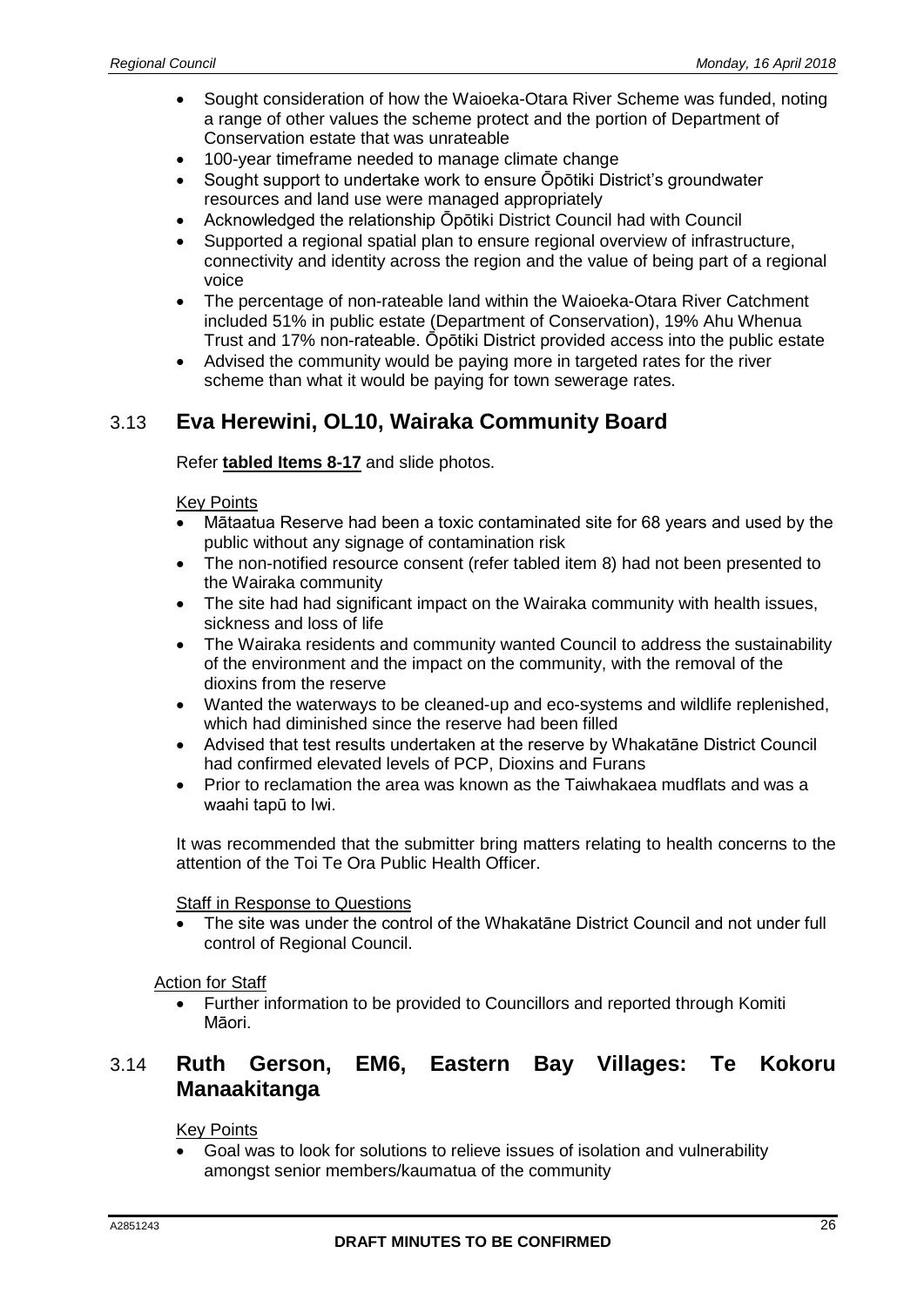- The importance of maintaining connections and sense of belonging and to support seniors remaining in their own homes was important to people's health
- Iwi and pakeha community leaders had collaborated on innovative ideas to fill in gaps that existed within agency frameworks, including:
	- $\circ$  Providing a wheel-chair accessible van for people to hire for community/family events, i.e. tangi, hui in partnership with disability resource centre
	- o A database had been setup with the help of Lotteries Commission funding grant, to register vulnerable seniors/kaumatua and match them with volunteers who could provide neighbourhood assistance during civil defence and emergency situations as well as small jobs
- Seeking Council CIF grant to assist with developing and growing their initiatives to meet their objectives
- Noted Eastern Bay Villages had applied for Lottery Grant funding of which only 2% of funds went to support older people.

Councillors acknowledged the work of Eastern Bay Villages and in particular, Ms Gerson as a national icon for her voluntary work and support for disability issues.

# 3.15 **Leonie Simpson, EM25, Te Rūnanga o Ngāti Awa**

The Submitter had withdrawn from speaking.

# 3.16 **Tracy Hillier, EM11, Ngāi Tai Iwi Authority**

The Submitter had withdrawn from speaking.

# 3.17 **Ora Barlow, EM52, Te Whanau-a-Hikarukutai hapū**

The Submitter had withdrawn from speaking.

# **The meeting adjourned at 12:11 pm.**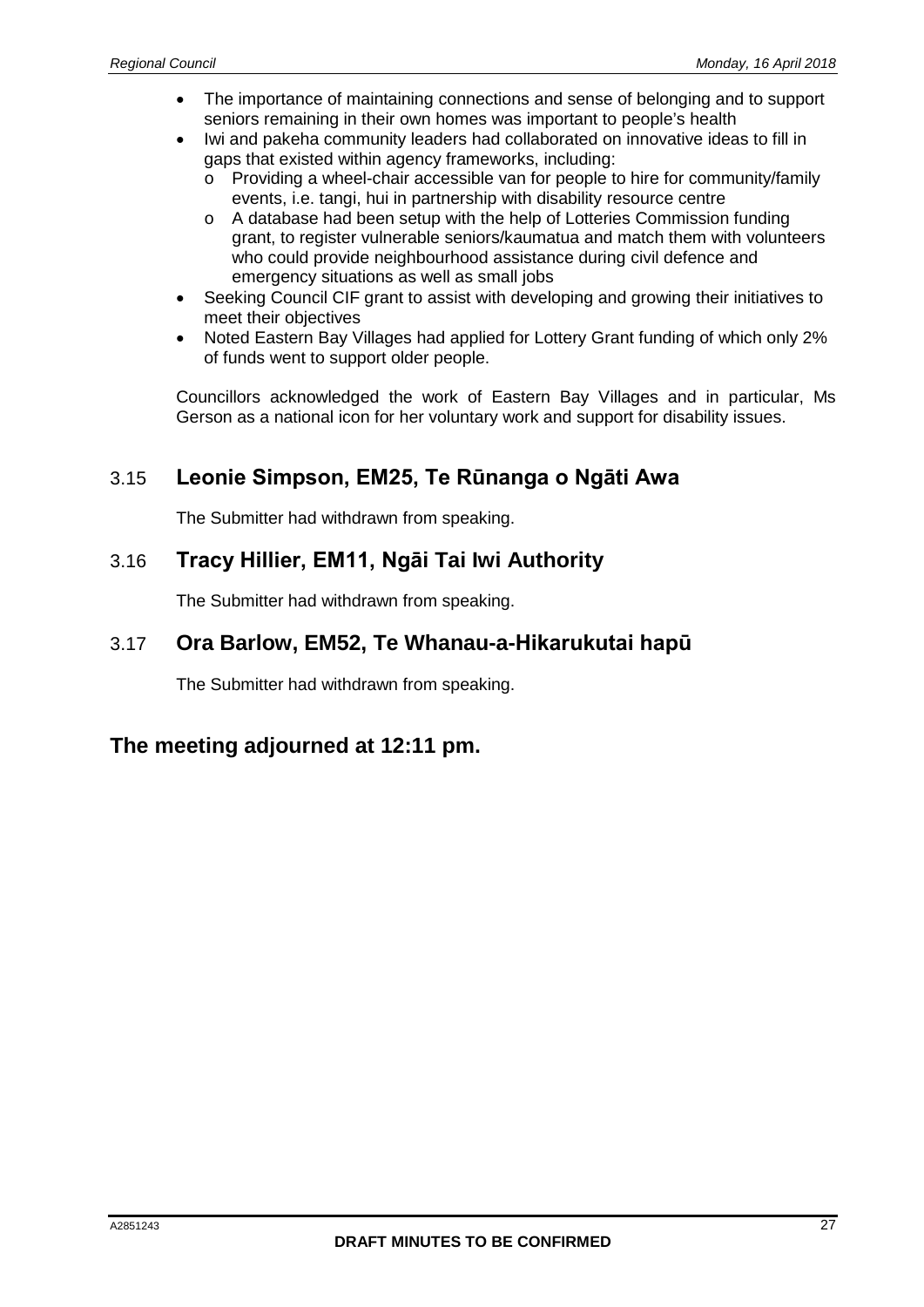# **Minutes of the Regional Council Reconvened Meeting held at Sudima Hotel, Rotorua, Friday 20 April 2018, commencing at 9.30 a.m.**

| <b>Present:</b>         |                                                                                                                                                                                                                                                                                                                                                                                                                                                                                                                                                                                                                                                                   |
|-------------------------|-------------------------------------------------------------------------------------------------------------------------------------------------------------------------------------------------------------------------------------------------------------------------------------------------------------------------------------------------------------------------------------------------------------------------------------------------------------------------------------------------------------------------------------------------------------------------------------------------------------------------------------------------------------------|
| Chairman:               | D Leeder                                                                                                                                                                                                                                                                                                                                                                                                                                                                                                                                                                                                                                                          |
| <b>Deputy Chairman:</b> | J Nees                                                                                                                                                                                                                                                                                                                                                                                                                                                                                                                                                                                                                                                            |
| <b>Councillors:</b>     | L Thurston, P Thompson, D Love, N Bruning, A Tahana, W Clark,<br>S Crosby, K Winters, A von Dadelszen, M McDonald                                                                                                                                                                                                                                                                                                                                                                                                                                                                                                                                                 |
| In Attendance:          | Mary-Anne Macleod (Chief Executive), Fiona McTavish (General<br>Manager Strategy & Science), Mat Taylor (General Manager<br>Corporate Performance), Debbie Hyland (Finance and Corporate<br>Planning Manager), Graeme Howard (Corporate Planning Lead),<br>Mary Norris (Planning Coordinator), Andrew Williams (Planner),<br>Lynne Lawson (Assistant Management Accountant), Laverne<br>Mason (Integrated Catchment Programme Manager), Shelley Hay<br>(Manager Chief Executive's Office), Sarah Omundsen (General<br>Manager - Catchment Management - Temporary), Andrew Dixon<br>(Management Accountant Team Leader), Tone Nerdrum-Smith<br>(Committee Advisor) |
| Apologies:              | T Marr and J Cronin                                                                                                                                                                                                                                                                                                                                                                                                                                                                                                                                                                                                                                               |

# 4 **Apologies**

### **Resolved**

**That the Regional Council:**

**1 Accepts the apology of Cr Tiipene Marr and Cr John Cronin tendered at the hearing.**

> **Leeder/Winter CARRIED**

# 5 **Hearing of Submitters –** *Continued*

### 5.1 **Ian McLean, EM50**

*Refer PowerPoint Presentation – Objective ID A2857113*

- Concerned regarding invasive pests, e.g. Catfish and wallabies
- Climate change and raising sea levels were a real and serious threat
- Recognised the significant pressure from the district councils on BOPRC to support initiatives that were beneficial to the region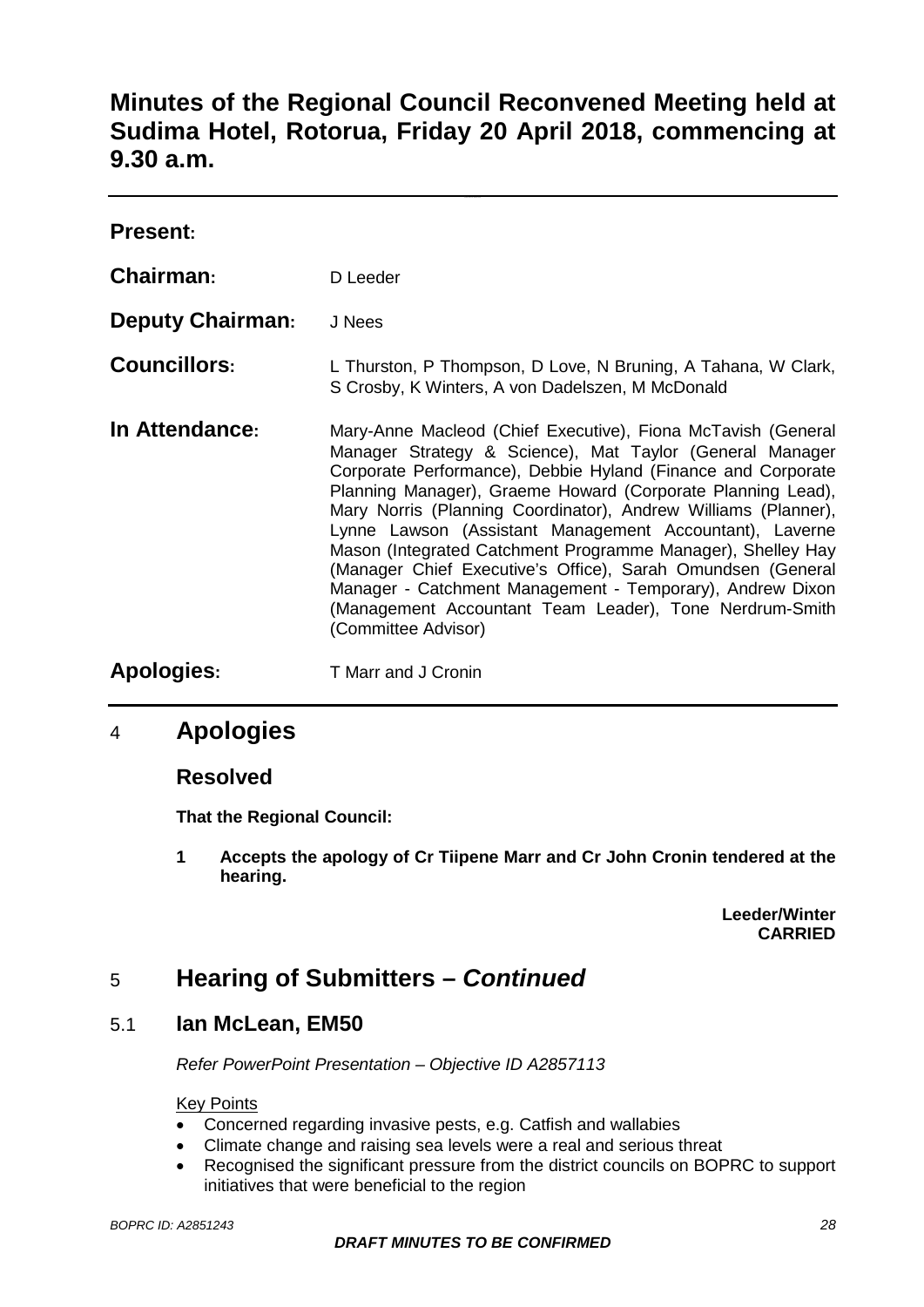- Any projects receiving support should contribute to remediation the significant environmental challenges Council faced
- Main challenges were biosecurity and harbour degradation and sea level rise.

## 5.2 **Rodney Milne, EM95**

#### Provided **tabled item 18**

#### Key Points

- Real life experiences, e.g. overflowing rivers, were more valuable than theoretical documents
- Did not support targeted rates
- Concerned regarding the state of the local rubbish tip
- Sought dedicated field officers to be deployed in the various catchments
- Supported a 'back to basics' approach
- Greatest challenge was affordability vs needs and wants of the community, however there did not appear to be an analysis of affordability in the document.

# 5.3 **Piki Thomas, EM72, Ngāti Pikiao Iwi Trust**

The Submitter did not appear.

## 5.4 **Reynold Macpherson, OL30, Rotorua District Residents and Ratepayers Inc.**

#### **Key Points**

- No opportunity for Rotorua Councillors to clarify how local residents were served in the draft LTP 2018-2028
- Noted that draft LTP was available on line, professionally presented and comprehensive
- Main concerns were the environment fresh water and a vibrant community
- The bus service appeared to be indexed against population growth, rather than actual, proven need
- Encouraged budget review and prudency to reduce the projected rates increase of 12%
- Noted the recently identified increase in biosecurity threats.

# 5.5 **Rachael and Darren McGarvie, OL178 & EM93, RotoruaX**

*Refer PowerPoint Presentation – Objective ID A2856910*

#### Key Points of Presentation

- RotouaX Who we are
- Our Trustees
- What we do
- RotoruaX Reach
	- Facebook
	- **Website**
	- **Media**
	- Emails
	- **Fvents**
- What we need
	- Funding.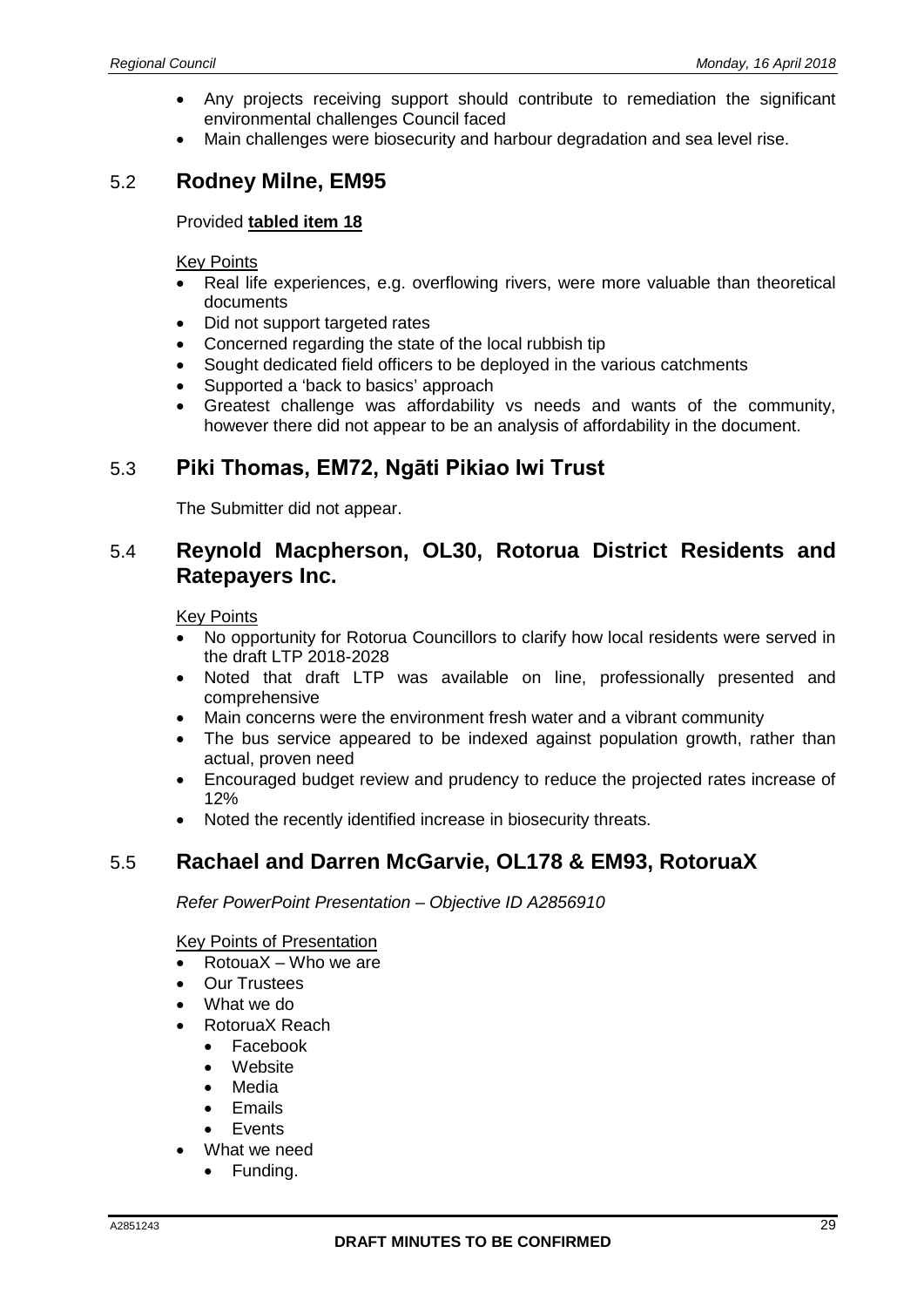#### Key Points

- If funding was granted, it would provide an opportunity for Council to utilise the RotoruaX avenues to increase its reach to the community
- Provided inspiration and knowledge to its members, which represented a point of difference from the Chambers of Commerce
- Not an incorporated society, which meant the members were representative of the wider community.

### 5.6 **Phill Thomass and Jim Stanton, EM34, Rotorua Lakes Community Board**

#### Key Points

- Concerned regarding the 'explosion' of Catfish in Lake Rotoiti and encouraged Council to focus on ways to prevent it spreading
- Suggested a separate fund be established for Catfish, rather than it being included in the wider biosecurity budget
- Lake Tarawera sewerage proposal was innovative with positive community support, and should be granted Council funding in the vicinity of \$1.5-2m
- Recognised that although the percentage rates rise was relatively high, the dollar rise was not. However, the year on year increase meant pressure continued to be applied on the rate payers
- A targeted rate for public transport was acceptable. However it should not be spread across the entire region as not all areas were recipients of this service, rather it should be focussed in the CBDs.

### 5.7 **Glen Snelgrove and Libby Fletcher, EM12, Lake Tarawera Sewerage Steering Committee**

*Refer PowerPoint Presentation – Objective ID A2856912*

#### Key Points of Presentation

- Lake Tarawera Sewerage Steering Committee
- Purpose of the Steering Committee
- Goals
- Responsibility and Reporting
- **Introduction**
- Scheme has high public support
- Restoration Plan
- Cultural Impact Assessment (CIA)
- A presence at Tarawera
- Contemporary times
- Key findings
- Sites of significance
- Key Recommendations CIA
- CIA Stage Two
- On-site Wastewater Capability Project
- Current situation
- Desk-Top Results
- Field Investigation Results
- **OSET Colour Grading**
- Colour Grading Pie Chart
- OSET Plan Compliance
- Summary and Conclusions
- Proposed Service Area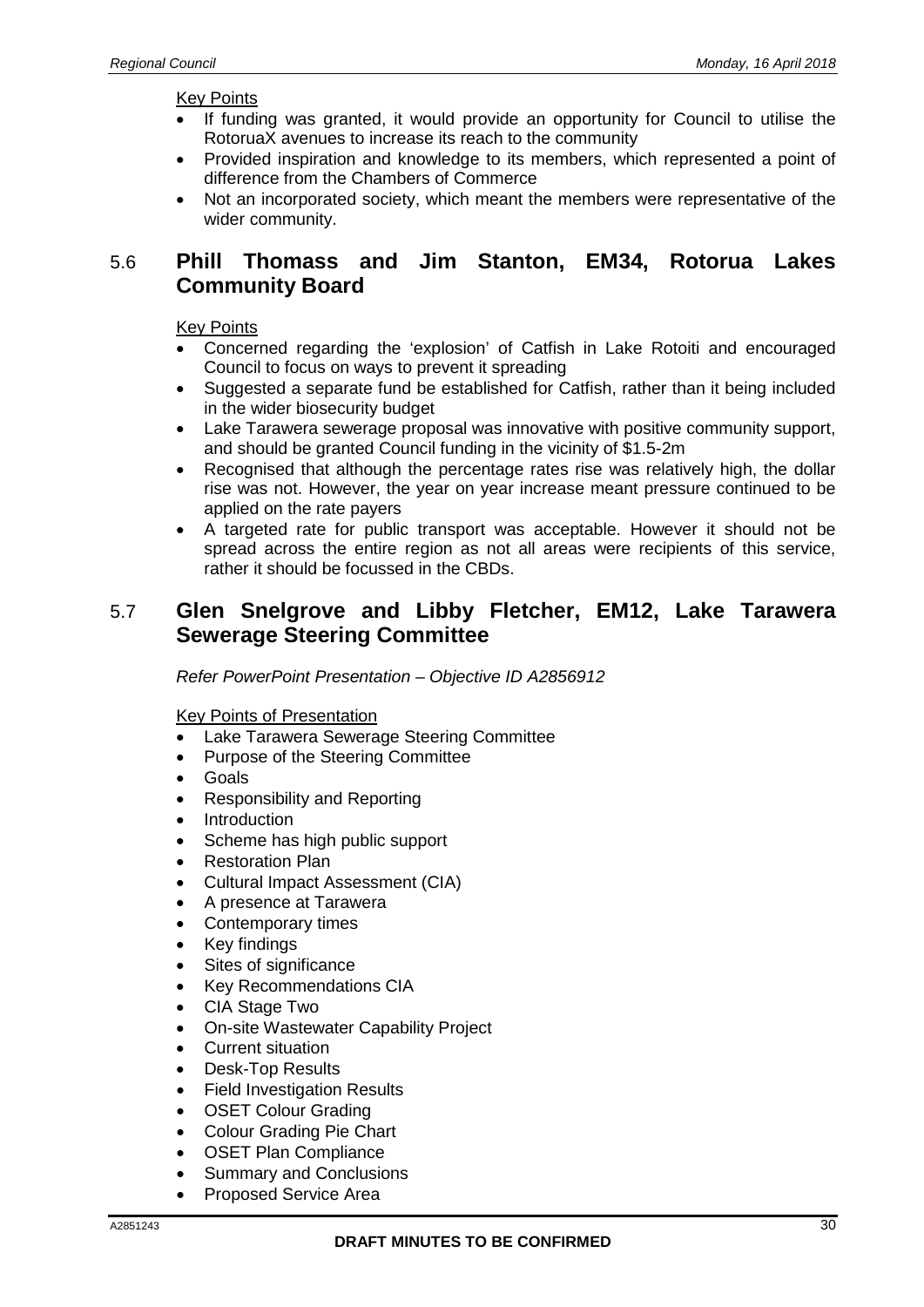- Options
- Proposed Water Treatment Plant and Land Disposal System
- Budget Estimated Project Costs
- Third Party Infrastructure Fund
- Recommendations.

#### Key Points

- Public health concerns had been recognised as there were contaminants in Lake **Tarawera**
- Was seeking a combination of grant and funding:
	- Grant \$2.5m would require an amendment to the Long Term Plan 2018-2028
	- CIF bring forward project to 2019
- Resource consent was not required for reticulation
- Iwi support had been obtained for transferring waste back to Rotorua, preferred methods were yet to be worked through.

# **Adjournment**

The meeting adjourned at 10.40am and reconvened at 10.50am

# 5.8 **Tu O'Brien, EM66, Ngāi Tamawera Hapū and Ngāti Awa**

#### Key Points

- Sought a full time BOPRC Maori resource within the freshwater and science sectors
- Wanted to provide input to the regional emergency management plan to develop robust processes for use of marae
- Maori compliance staff who could communicate and engage with the community was important as some Maori were reluctant to work with non-Maori staff
- Sought support to build hapū and iwi abilities within the resource consent area
- Higher level of strategic exposure was necessary to build understanding of Council processes
- Sought increased funding towards summer studentships
- Sought funding toward Maori RMA commissioner training
- Supported the continued existence of Maori ward representatives and that this be reflected in the current representation review
- Use existing staff to identify new Maori staff who had the required background, skills and connections to fill the roles
- Would like to work with Elected Members, in particular the Maori representatives, in developing strategies and practical methods for increased and successful engagement and involvement in Council processes.

# 5.9 **Tu O'Brien, EM60, Ōhiwa Harbour Implementation Forum**

*Refer PowerPoint Presentation – Objective ID: A2854354*

- Recognised the significant effort of the Eastern Bay catchment staff and encouraged increased funding towards their area
- Sought funding toward interpretive signage along the Ōhope Harbourside Trail
- Sought funding towards seastar research project.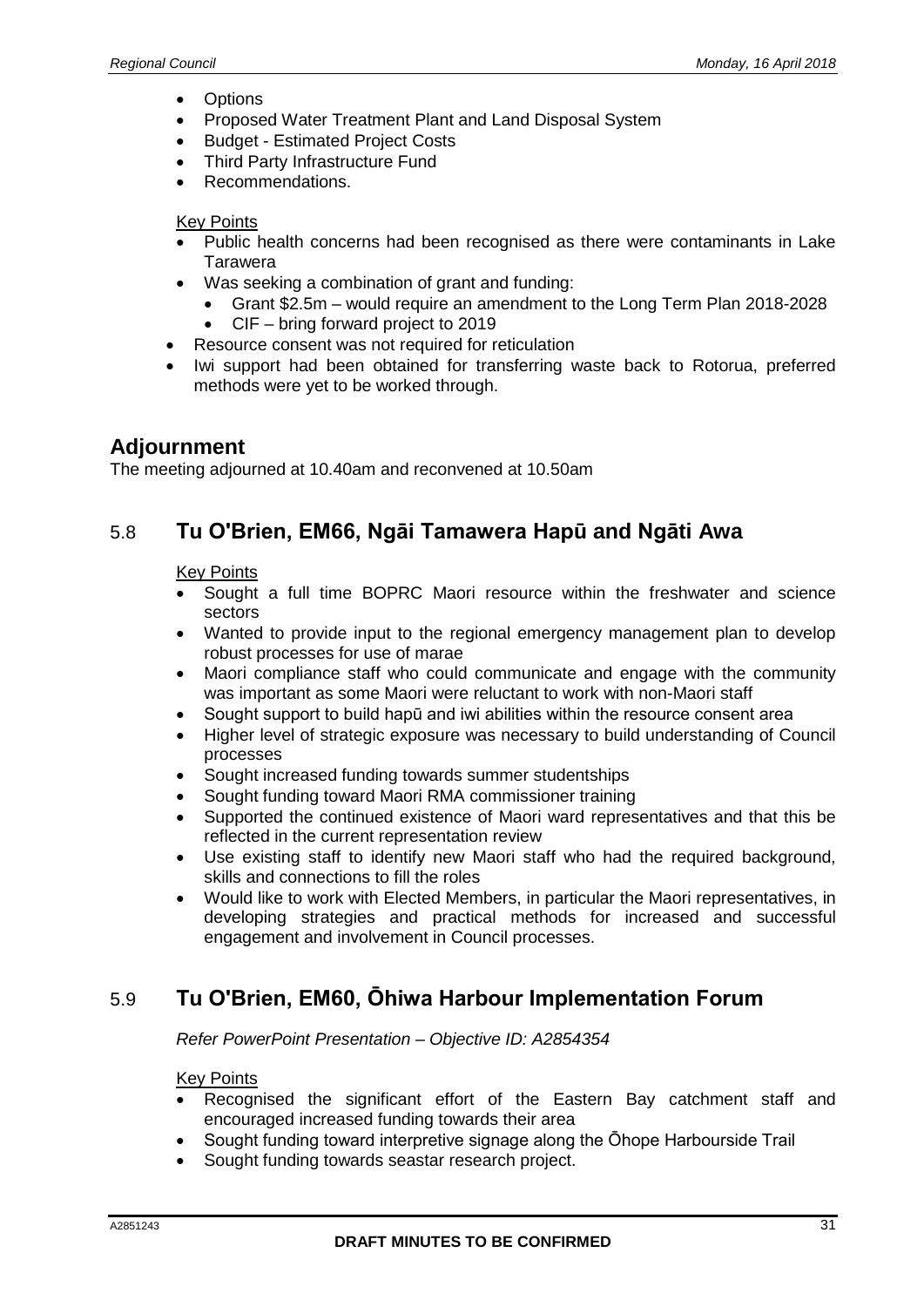# 5.10 **Don Atkinson, EM26, Lakes Water Quality Society**

#### Key Points

- Main concern was biosecurity in the Bay of Plenty
- Council's main focus should always be the environment
- Reinforced the issues raised in the submission, being increased funding for:
	- Catfish incursion
	- Aquatics weed control
	- Lake Rotoehu to address ongoing contamination
- Supported targeted rates for the increasing number of recreational water users
- Biosecurity funding: Supported Option 3.

## 5.11 **Hilary Prior and Jim Stanton, EM40, Lake Rotoiti Community Association**

#### Key Points

- Concerned regarding the Catfish threat as it significantly impacted on the Rotoiti community
- Community wanted to assist and support Council in ways to minimise Catfish spreading to other waterways and lakes
- Appreciated the Environmental Enhancement Fund Council made available
- Association had been a strong supporter and leader in the rating equity discussions.

### 5.12 **Nicki Douglas supported by Trust Members, EM15, Te Arawa Lakes Trust**

*Refer PowerPoint Presentation – Objective ID: A2854355*

#### Key Points for Presentation

- Lakes Settlement Act (2006)
- Cultural and Commercial Redress
- What will we measure? Who is it for?
- Thriving together the way we work
- Te Arawa Cultural Values Framework.

#### Key Points

- Iwi/hapū engagement: RMA/LGA
- Kaitiaki should form part of the empowerment space of Council's engagement processes
- Sought increased leadership in the management and development of Lake Tarawera and was actively pursuing funding opportunities for this to be possible
- Maraehako management plan framework was close to completed in draft form
- Appreciated the cooperation with Council in the biosecurity sector
- Some of the funding sought would be channelled towards iwi/hapū programmes
- CIF application was angled towards funding over and above existing funding.

#### Action for Staff:

• Work with Submitter in clarifying the amounts within the CIF application.

# 5.13 **Mayor Steve Chadwick, Cr Mark Gould and Group Manager: Strategy, Jean-Paul Gaston, EM87, Rotorua Lakes Council**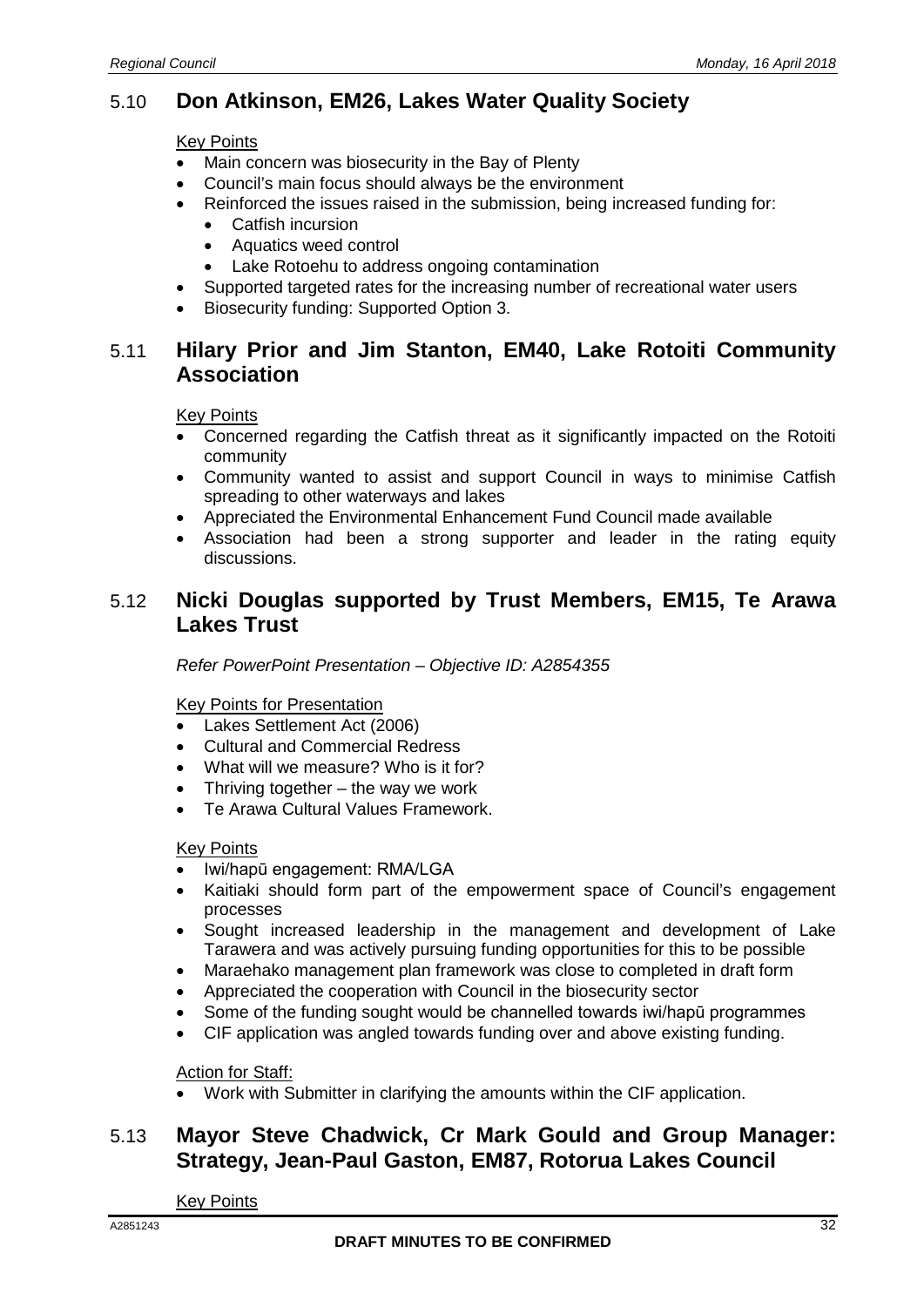- Sought clarity with regards to the regional rate as it was not immediately obvious what the value was for the Rotorua subregion
- Rotorua Lakes clearly set out rates implications for each property, and suggested that this be better identified in the BOPRC LTP
- Spatial Plan was expected to be completed within a month and had some concerns regarding the growth projection in the BOPRC LTP
- Recognised the inclusion of flood protection projects and funding
- Clearance of channels was an important issue and sought a programme for more effective management
- Both funding and urgency were key in the containment of Catfish
- Suggested a separate budget be set up for Catfish management
- Supported the Tarawera Lakes Sewerage scheme.

# 5.14 **Shirley Trumper, supported by Wendy, Janine, Marie and Dave, EM63, Rotorua Rural Community Board**

Key Points

- Complimented Council on the readability of the consultation document and the engagement sessions
- Supported the establishment of a rural bus service to Mamaku
- Mamaku was attracting younger families due to its affordability and access to public transport would assist in alleviating congestion in and out of Rotorua
- Transport service would have to be in the morning and at night to be effective and well supported by the local community.

# 5.15 **John Murdoch, EM3, BOPRC Staff Association**

#### Read **tabled item 19** in full.

#### Key Points

- Clarified that the Submitter was not a BOPRC staff member
- Asked Council to ensure there would be sufficient funding in the LTP 2018-2028 to allow for the implementation of its Remuneration Policy
- Concerned that the allocation of funding in the LTP was structured to allow for inflation only.

Chairman's Comment:

- The Chief Executive was the Council's only employee and was responsible for the organisation's staff
- It was the expectation of Elected Members that staff was treated in an equitable manner and that any negotiations between staff and the Chief Executive be conducted with honesty, fairness and in good faith.

# 5.16 **Sonny Peeters, EM84, Coastguard Eastern Region**

*Refer PowerPoint Presentation – Objective ID A2856909*

#### Key Points

- Provided an outline of the services undertaken by the Coastguard Service
- Sought dedicated funding from Council towards the Coastguard.

# 5.17 **Deputy Mayor Clout, Cr Baldock, Cr Mason and Chief Financial Officer Paul Davidson, EM88, Tauranga City Council**